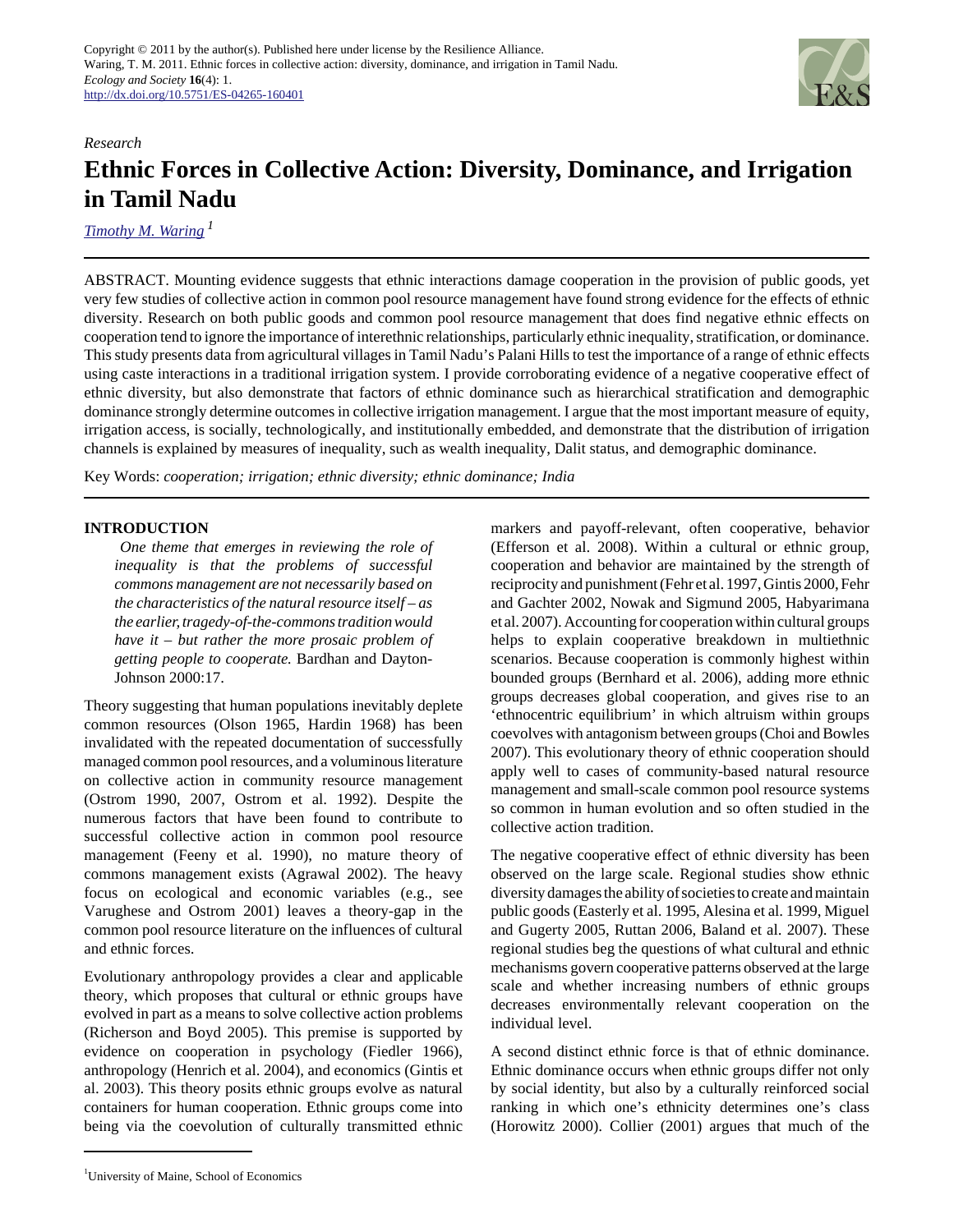observed effect of ethnic diversity is better explained by the strength of dominance between ethnic groups. However, testing ethnic dominance has proven difficult. Because minimal ethnic diversity is a prerequisite for ethnic dominance, the cooperative effects of dominance and diversity occur simultaneously. Mathematical theory also implies that ethnic diversity and dominance may be very tightly linked. A model of the coevolution of social stratification with ethnic differentiation suggests that the two factors are mutually reinforcing in many cases (Henrich and Boyd 2008). If the Henrich and Boyd model is representative, ethnic diversity and ethnic dominance should often co-occur in regions with economic surplus. Borgerhoff-Mulder et al. (2009) find that the ability of agricultural populations to amass material wealth through economic surplus explains why economic inequality is greater for agrarian societies than for horticultural, foraging, and industrial societies. India is a region where both significant ethnic diversity and inequality are nearly ubiquitous under the surplus conditions of agricultural production.

Village irrigation systems in India have been extremely well studied, and scholars have found that intercaste relationships make a significant difference on outcomes. Wade's (1987) study of village irrigation systems in Andhra Pradesh found that greater caste homogeneity was conducive to cooperation in irrigation systems. Bardhan (2000) also found that caste homogeneity increased the likelihood of cooperative behavior in irrigation systems in Tamil Nadu. Both Bardhan and Wade used caste homogeneity of villages as the main theoretical variable, which is a related but limited metric of true ethnic diversity. Despite the overwhelming ethnographic and anecdotal evidence on the importance of caste-based hierarchy and dominance (e.g., Dumont 1970), published quantitative evidence on the effects of ethnic dominance on the individual level is nonexistent.

Despite ample evidence and theory that both ethnic diversity and ethnic dominance may play critical roles in general cooperation and collective action in natural resource management, one or both of these ethnic forces are often ignored. The focus of this paper is to examine the effects of ethnic diversity, ethnic dominance, and their articulation on cooperation in and perceptions of a traditional irrigation system in South India. I will test the two main hypotheses: (1) increasing ethnic diversity reduces community cooperation and perceptions of collective action efforts (e.g., Easterly et al. 1995, Miguel and Gugerty 2005); (2) ethnic dominance additionally reduces cooperation and collective action perceptions (Collier 2001).

#### **BACKGROUND**

The upper Palani Hills are home to 20 agricultural villages ranging in size from ~500 to ~6000 people and varying from 3 to 13 caste groups per village. Table 1 summarizes the traditional village positions by caste membership across the six study villages, and outlines the significance of caste-based ethnic social stratification in village life. The outright oppression of 'servant castes' or Dalits, also called Harijans, untouchables, or Scheduled Castes/Tribes, is common in Tamil Nadu (Mangubhai and Irudayam 2000) and India at large. However, the traditional village-level institutions that still use caste to determine social roles are increasingly rare.

The traditional village irrigation system is a highly cooperative enterprise, and it bears significant resemblance to other irrigation systems in the Ramnad and Sivaganga regions of Tamil Nadu (Mosse 2006). In the Palani Hills, this irrigation system is a formal part of the village council. Village leaders convene village-wide meetings several times a year to conduct village business. These meetings largely focus on festival preparation, and communal works projects including the organization village workdays for maintaining the irrigation channels and ponds.

**Table 1.** Caste-wise distribution of traditional village leadership and servant positions in six study villages. The Sakkliyar are the predominant servant caste in the Palani hills region. See appendix for further detail on traditional village structure and ethnographic background. The term Dalit refers to the servant groups also termed Harijan, untouchable, or Scheduled Caste/Tribe.

| Caste<br>group | Leadership<br>positions<br>(inherited) | Servant positions<br>(appointed by<br>leaders) | Regional<br><b>Status</b> |
|----------------|----------------------------------------|------------------------------------------------|---------------------------|
| Manadiyar      | 10                                     |                                                | Village                   |
|                |                                        |                                                | Leader                    |
| Asariyar       | 8                                      |                                                | Village                   |
|                |                                        |                                                | Leader                    |
| Mudaliyar      | 3                                      |                                                | Middle                    |
| Pillaiyar      | 3                                      |                                                | Middle                    |
| Chettiyar      | 2                                      |                                                | Middle                    |
| Reddivar       | 2                                      |                                                | Middle                    |
| Thevar         | 1                                      |                                                | Middle                    |
| Sakklivar      |                                        | 98                                             | Dalit                     |

Preliminary ethnographic research provides a sketch of these irrigation systems. Village leaders appoint a number of official irrigators, called "neer-nikam," who oversee the distribution of irrigation water during the dry season from January to May. A neer-nikam is responsible for maintaining the irrigation channels, overseeing water distribution, and quelling conflict between farmers. A neer-nikam distributes water when the village storage pond is full, and serves each farmer across the channel network in turn. In some villages, farmers pay the neer-nikam a small per-acre price for water. The frequency of irrigation for a farmer depends on the amount of water available in the village pond. We are interested in the variation in actual irrigation behavior and perceptions of the successes and failures of the irrigation system.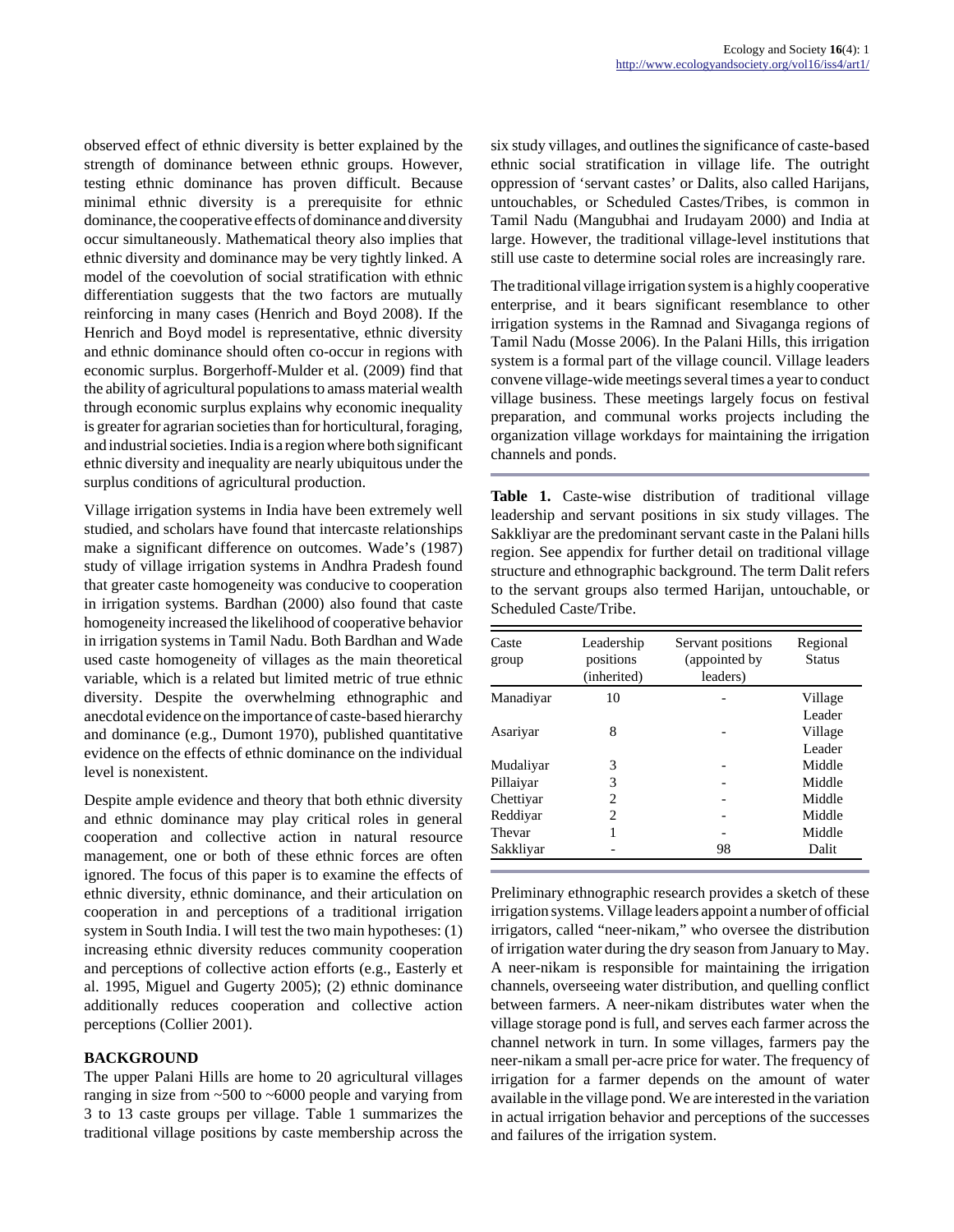**Fig. 1.** Influences on volunteer irrigation labor (workdays). LEFT: Negative binomial model predictions of the effect of CASTES show that increasing caste diversity decreases estimated cooperative labor dramatically, whether individuals have CHANNEL access or are Dalit. RIGHT: Estimates of the effects of demographic dominance (FRAC) on workdays shows that increasing ego-centric caste homogenetiy increases willingness to contribute to the upkeep of the irrigation system. The term Dalit refers to the servant groups also termed Harijan, untouchable, or Scheduled Caste/Tribe.



## **METHODS**

We conducted a semistructured, caste-stratified survey of farming households from six villages in the Palani Hills region of Tamil Nadu between April and June 2008. I selected six villages with functioning traditional communal irrigation systems, which varied in size, number of castes, and distance from the local city, Kodaikanal (Appendix 1 Figure 1). In each village all castes with 10 or more households were subsampled, and a minimum of nine households were surveyed for each caste group. Villages contained neighborhoods segregated by caste, affording efficient randomized sampling. I calculated the sample size for each caste, and sampled at random within each ethnic neighborhood. The final sample included 258 households across the six villages. Seven iterations of the survey were field tested in part or in full. Every question was printed in English and Tamil, and Tamil text was frequently back translated to ensure accuracy. Surveys were administered verbally by six research assistants in Tamil and recorded in English. Ambiguities in translation were addressed the same day the survey was recorded before leaving the village.

Cooperation was measured as workdays, the sum of days of participation in five specific types of irrigation work the respondent reportedly participated in during the last year. Attendance at these workdays is voluntary and enforcement is mostly verbal. Free riders still gain the benefits of a functioning irrigation system. In a social setting with strong ethnic dominance such as the master-servant relationships in the study region, cooperation might be the result of coercion. It is therefore necessary to include other measures of the success or failure of the cooperative system. Private individual perceptions provide a measure of the social interactions underlying choices to cooperate. I included two composite variables measuring respondents' perceptions of the adequacy and fairness of the irrigation system. Adequacy and fairness are both aggregate measures from five individual survey questions and display high item reliability (Cronbach's a > 0.67). Response variables are detailed in Table 2.

Predictor variables detailed in Table 3 are broken into individual and village level variables. Individual variables include standard demographic information, e.g., age, size of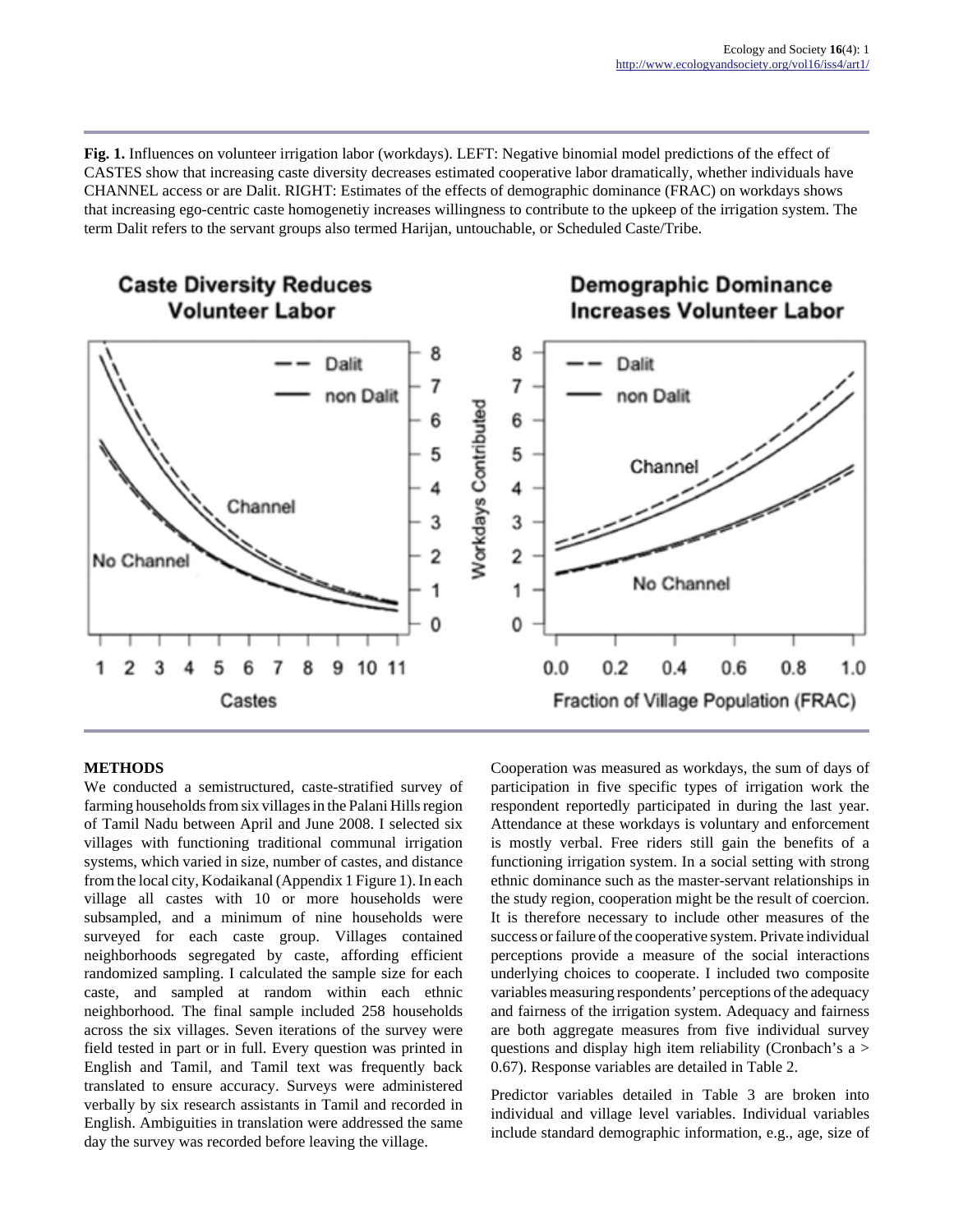| Table 2. Response variable descriptions. See appendix for response variable correlations calculated using restricted maximum      |
|-----------------------------------------------------------------------------------------------------------------------------------|
| likelihood. Note: a NeerNikam is responsible for maintaining the irrigation channels, overseeing water distribution, and quelling |
| conflict between farmers.                                                                                                         |

| Variable | <b>Type</b>                  | Description                                                                                                                                                                                                                                                                                                                                                                                                                                                                                                                      |
|----------|------------------------------|----------------------------------------------------------------------------------------------------------------------------------------------------------------------------------------------------------------------------------------------------------------------------------------------------------------------------------------------------------------------------------------------------------------------------------------------------------------------------------------------------------------------------------|
| workdays | days $/yr$<br>poisson        | Number of village-wide communal workdays attended in the last year for work on ponds, channels,<br>paths, and emergency repairs. (Mean $= 3.1$ ). Only eight farmers reported above 10 workdays, and<br>two outliers (reporting 49 and 64 days worked) were additionally given low overall reliability<br>rankings by research assistants, and excluded from the analysis.                                                                                                                                                       |
| adequacy | $0 - 5$<br>index<br>binomial | Sum of four binary response variables on the relative adequacy of the irrigation system. Questions<br>36, 37, 38, 39, 43 from survey appendix, paraphrased:<br>Is there enough water for all?<br>Is there enough water for you?                                                                                                                                                                                                                                                                                                  |
|          |                              | Same or better water availability than other villages?<br>Same or better water availability than 10yr ago?<br>Is water distribution reliable here?<br>Questions 38 and 39 were recoded as binary variables.<br>Item reliability: Cronbach's $a = 0.699$                                                                                                                                                                                                                                                                          |
| fairness | $0 - 5$<br>index<br>binomial | Sum of five binary response variables about procedural fairness in the irrigation system. Questions<br>56, 57, 58, 59, 60, paraphrased:<br>Does NeerNikam distribute water fairly?<br>Do village leaders keep NeerNikam honest?<br>Are you satisfied with irrigation system fairness?<br>How fair are irrigation rules?<br>How fair are penalties for breaking irrigation rules?<br>Questions 59 and 60 recoded such that completely = 1 and mostly = 1, not = 0, and no rules = NA.<br>Item reliability: Cronbach's $a = 0.670$ |

household, years of education, household wealth, irrigation channel access, as well as caste-relevant information such as the proportion of the village population represented by the respondents' caste (FRAC) and Dalit status (DALIT). FRAC is a homogeneity measure similar to the village-level homogeneity measures used by Wade (1987) and Bardhan (2000) except that FRAC is a respondent-centric measure of village homogeneity, complementary to the number of castes. The DALIT variable is a binary individual measure of the Dalit status of the respondent and a concise measure of ethnic dominance. Village-level variables include a simple measure of caste diversity, i.e., the number of castes, and controls for village population, distance from the regional city, and the Gini coefficient of village wealth inequality. Economic inequality has been well studied as a driver of cooperation. For instance, Bardhan and Dayton-Johnson (2007) found that an increase in landholding inequality (measured by the Gini Coefficient) in irrigation systems of Tamil Nadu increased water-related conflict, and the same authors also discovered that economic inequality weakened social sanctioning and the enforcement of collective agreements (Bardhan and Dayton-Johnson 2002). I included the WEALTHGINI variable to control for such wealth effects.

Population size and diversity are always correlated in any human settlement because the number of individuals must increase with the number of groups. This is also an inescapable feature of population structure in the study region. Larger villages are not necessarily more diverse, but more diverse villages are always larger. Because I sampled villages across the diversity gradient, I was forced to sample across the population gradient as well. The study design attempted to account for this by using a quasi-factorial natural experiment on the three variables of population size, distance from city, and caste numbers. I intentionally added a larger, less diverse village, Mannavanur, and a small, more diverse village, Vilpatti, to the sample to better distinguish the effects of population and caste diversity. These efforts improve the accuracy and reliability of estimates.

Naturally, pairwise correlations showed a strong association between population and numbers of castes (0.89). Such colinearity within the predictors would be a problem if both population and caste diversity were variables of theoretical interest. However, population is included only as a necessary and important control variable. Nonetheless, I calculated variance inflation factors (VIFs) as a measure of multicolinearity for each regression, and report the maximum VIF for each regression in Table 4. Caste diversity was the variable with the largest VIF in all regressions, yet it never broached the heuristic level of 10 suggested by Fox and Monette (1992) as a sign of significant colinearity. In addition,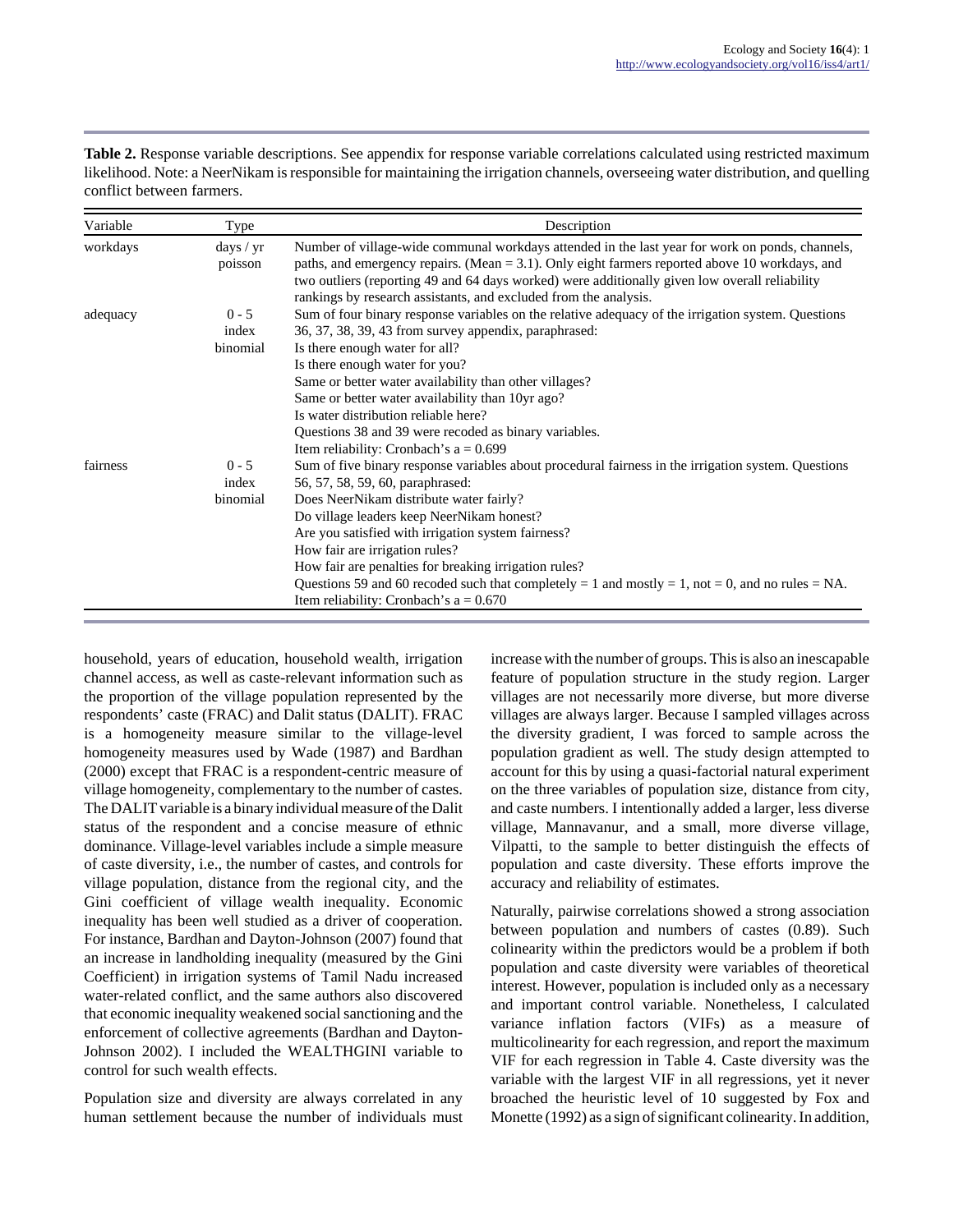|                   |               | Individual Level Variables                                                                                                                                                                                                    |  |  |  |
|-------------------|---------------|-------------------------------------------------------------------------------------------------------------------------------------------------------------------------------------------------------------------------------|--|--|--|
| Variable          | Type $/$ unit | Description                                                                                                                                                                                                                   |  |  |  |
| AGE               | yrs           | Age of respondent in years.                                                                                                                                                                                                   |  |  |  |
| <b>HHSIZE</b>     | #             | Household size, in individuals.                                                                                                                                                                                               |  |  |  |
| <b>EDUC</b>       | yrs           | Education level of respondent.                                                                                                                                                                                                |  |  |  |
| <b>LNWEALTH</b>   | 1000 Rs.      | Log total value of owned items, in 1000 Rs. Increments. Wealth = $0.01 +$ livestock*10 +<br>pumps*5 + house*300 + two-wheeled-vehicle*50 + four-wheeled-vehicle*750 + acres-<br>owned $*7000$ .                               |  |  |  |
| <b>FRAC</b>       | $0 - 1$       | Proportion of village population represented by own caste.                                                                                                                                                                    |  |  |  |
| <b>DALIT</b>      | binary        | Dalit status $(1)$ , all others $(0)$ .                                                                                                                                                                                       |  |  |  |
| <b>CHANNEL</b>    | binary        | Irrigation dependency. Question 33: Is the land you work on connected to the channel? 69%                                                                                                                                     |  |  |  |
|                   |               | responded 'yes'.                                                                                                                                                                                                              |  |  |  |
|                   |               | Village Level Variables                                                                                                                                                                                                       |  |  |  |
| Variable          | Type / unit   | Description                                                                                                                                                                                                                   |  |  |  |
| <b>LNPOP</b>      | #             | Log village population as reported by the 2001, Indian Census or estimated by the<br>Panchayat clerk for that village, 2008.                                                                                                  |  |  |  |
| <b>DISTANCE</b>   | km            | Distance from Kodiakanal. Kodaikanal (population 32,931) is the closest city and provides<br>influential social and economic opportunities and cultural contacts (Registrar General $\&$<br>Census Commissioner, India 2001). |  |  |  |
| <b>CASTES</b>     | #             | The number of Jathis in a village with a population of more than 10 households.                                                                                                                                               |  |  |  |
| <b>WEALTHGINI</b> | $0 - 1$       | The Gini coefficient of estimated wealth, as estimated above, by village per Milanovic<br>(1997).                                                                                                                             |  |  |  |

**Table 3.** Description of individual and village-level predictor and control variables. Variables of theoretical interest include DALIT, FRAC, and CASTES. Other variables are included for statistical control.

I computed population-adjusted caste diversity correlations for each response variable to test for residual predictive power once the effect of LNPOP had been removed from both CASTES and response variables. The results are collected in Table 4. Because there is a natural colinearity between number of individuals and the number of groups, I must model both population and numbers of castes to recover useful estimates of the effects caste diversity.

I used hierarchical multiple regressions to incorporate both individual and village-level predictor variables, and a random effect for village to account for any unmeasured village-level effects. I fit binomial regressions for indices and poissonfamily (negative binomial) regressions for count data (workdays). If village-level variance was close to zero (< 0.005) in the full random-effects models, fixed effects models were reported. I discuss only correlations with at least 95% confidence. Analyses were computed in R 2.9.2.

## **RESULTS**

Multiple regressions revealed a negative cooperative effect of ethnic diversity (Hypothesis 1). Greater numbers of castes in a community were associated with less frequent contributions of voluntary labor to the cooperative irrigation system. This evidence supports the hypothesis that ethnic diversity reduces cooperation, and matches findings from the literature. Interestingly, I found no evidence that perceptions of the

irrigation system are themselves negatively influenced by caste diversity; instead ratings of the adequacy of the irrigation system increased with caste diversity, taking all other variables into account.

Regression results also yielded evidence of a negative cooperative effect of ethnic dominance (Hypothesis 2). Individuals in larger caste groups were more likely to cooperate, to perceive the system as fair. Dalit individuals were less likely to rate the system as fair. Table 5 summarizes the support for hypotheses 1 and 2, and Table 4 presents fitted model estimates.

Cooperation in the irrigation system, measured as workdays contributed, was strongly influenced by caste diversity, village population, caste demographic asymmetries, and irrigation access. Workdays declined with increasing caste numbers, matching both predictions and prior findings. The model estimates that the addition of a new caste with 10 households or greater would reduce the average workdays contributed by 25%. Workdays also increased with growing caste homogeneity, FRAC, within a village, such that increasing the size of one's own caste from zero to 50% of the village population was linked with a 77% increase in the number of days worked. Holding other factors constant, increasing a village population by 1000 households, a change equivalent to the difference between the smallest and largest villages in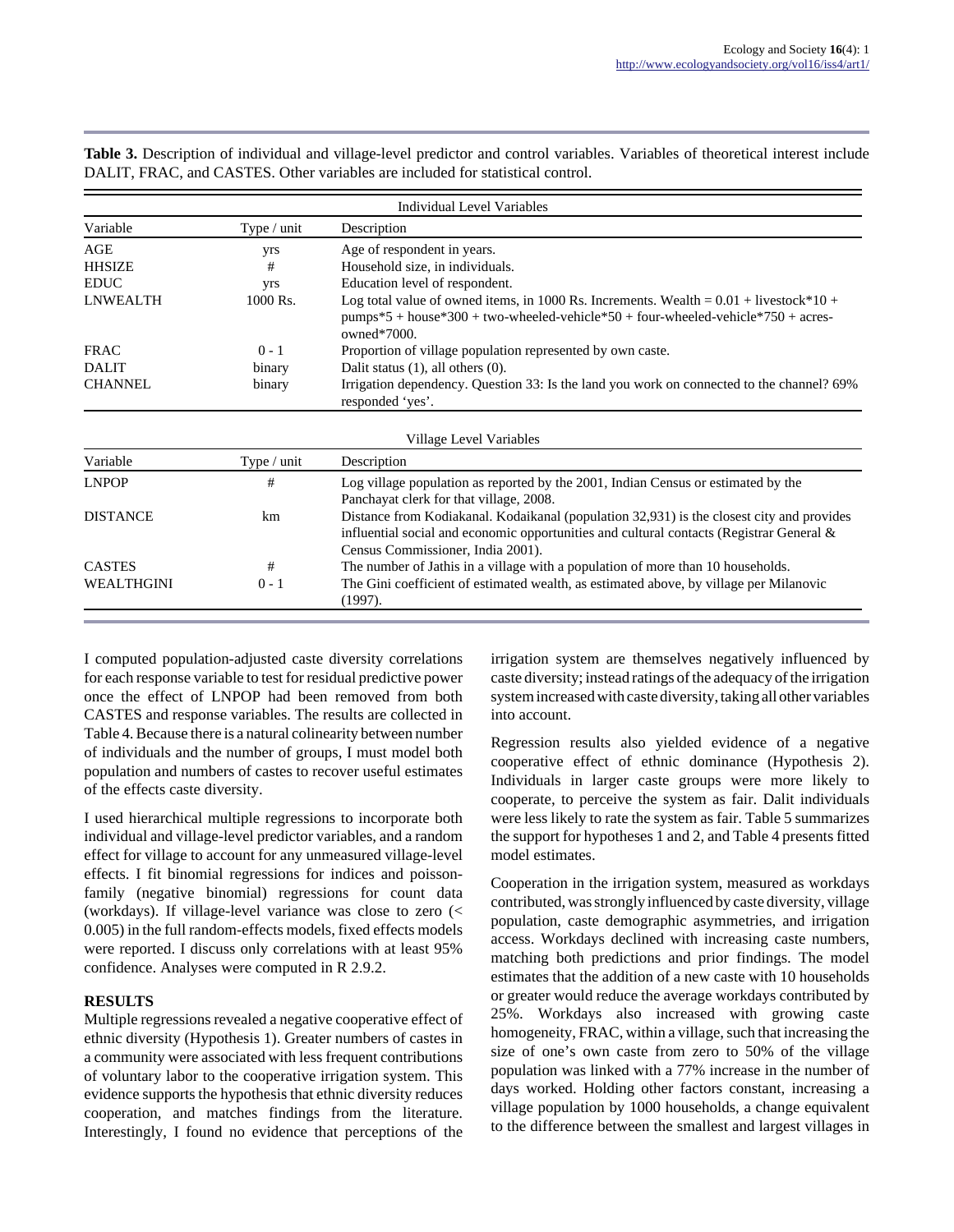**Table 4.** Regression results and diagnostics. Coefficients with standard errors in parantheses. Bold estimates have 95% confidence or greater. Max variance inflation factors (VIF) is the largest variance inflation factor for any predictor in the given model. A VIF of 10 or greater is considered an indication of multicolinearity (Fox and Monette 1992). †A random-effects poisson was over-dispersed (dev/df = 2.17; Lindsey 1999), while a negative binomial model without village was not (dev/df = 1.29). Villagelevel variance were calculated with a mixed effects poisson. ‡The diversity predictor variable used for workdays was number of castes with 10 or more households.

|                                    | Workdays                       | Adequacy      | Fairness         |
|------------------------------------|--------------------------------|---------------|------------------|
| Family                             | negative binomial <sup>†</sup> | binomial      | binomial         |
| Intercept                          | $-1.58(0.83)$                  | $-3.43(1.03)$ | $-2.45(1.31)$    |
| <b>Village-level</b>               |                                |               |                  |
| <b>LNPOP</b>                       | 0.77(0.15)                     | $-0.25(0.13)$ | 0.57(0.19)       |
| <b>DISTANCE</b>                    | $-0.01(0.01)$                  | 0.00(0.01)    | 0.02(0.01)       |
| CASTES <sup>‡</sup>                | $-0.26(0.08)$                  | 0.16(0.06)    | $-0.11(0.09)$    |
| <b>WEALTHGINI</b>                  | $-0.03(0.01)$                  | 0.05(0.02)    | $-0.11(0.02)$    |
| Household-level                    |                                |               |                  |
| AGE                                | 0.00(0.00)                     | 0.00(0.00)    | 0.00(0.01)       |
| <b>EDUC</b>                        | $-0.01(0.02)$                  | $-0.01(0.02)$ | $-0.02(0.02)$    |
| <b>HHSIZE</b>                      | 0.06(0.04)                     | 0.06(0.05)    | 0.15(0.06)       |
| <b>LNWEALTH</b>                    | $-0.01(0.04)$                  | $-0.01(0.04)$ | 0.22(0.06)       |
| <b>FRAC</b>                        | 1.14(0.44)                     | 0.27(0.44)    | 2.56(0.64)       |
| <b>DALIT</b>                       | $-0.03(0.23)$                  | $-0.15(0.25)$ | $-1.24(0.58)$    |
| <b>CHANNEL</b>                     | 0.38(0.17)                     | 0.96(0.18)    | 3.36(0.28)       |
| DALIT*CHANNEL                      | 0.12(0.31)                     | 0.36(0.33)    | 1.95(0.67)       |
| Village variance                   |                                |               |                  |
| <b>Full Model</b>                  | $\theta$                       | 0.001         | $\boldsymbol{0}$ |
| <b>Model Fit &amp; Diagnostics</b> |                                |               |                  |
| ML pseudo-R <sup>2</sup>           | 0.22                           | 0.28          | 0.94             |
| DF                                 | 241                            | 243           | 243              |
| Deviance                           | 310                            | 143           | 473              |
| Max VIF                            | 7.9                            | 7.2           | 7.2              |

the sample, would increase the number of workdays an individual attends by a factor of 1.7 (a 70% growth). A farmer with a channel, all else being equal, would contribute 150% the number of workdays that a farmer without a channel would contribute, on average. DISTANCE was negatively correlated with workdays in the model such that a 20 km additional distance to the regional population center also equated to a 25% reduction in workdays contributed. Other effects were either not significant at the 95% level, or were of very small effect size. WEALTHGINI was negatively associated with workdays, but the effect was exceedingly weak (a change of 0.27 WEALTHGINI only equates to a 1% decrease in workdays contributed). Figure 1 presents model estimates for the influence of caste diversity (CASTES) and ethnocentric homogeneity (FRAC) on volunteer workdays.

## **Perceptions of adequacy and fairness**

Perceptions of adequacy and fairness showed very distinct patterns of correlation. Adequacy perceptions responded with significant and large effects to CASTES and CHANNEL, whereas fairness perceptions were not correlated with CASTES, but with many other variables, including DALIT.

The irrigation adequacy index is the sum of five yes/no responses, and ranges from zero to five (mean  $= 1.9$ , SD  $=$ 1.5). Sixty-six percent of farmers scored two or less. CASTES, LNWEALTH, and CHANNEL were all positively associated with the adequacy. In the model, having a CHANNEL connection made farmers 2.6 times more likely to answer 'yes' to an additional question in the adequacy battery than if they did not. Adding additional caste equated to a 17% increase in the odds of increasing a farmer's rated adequacy score. An increase in wealth inequality equivalent to the largest change in the sample villages $[1]$  increased the odds of another adequacy mark by only 1%.

Fairness was the sum of five binary response variables on the institutional equity of the irrigation system. Responses were bimodal, with 34% producing a score of zero, and 51% rating the system with a score of four or five. Perceptions of fairness were inflated by having irrigation access, being a member of a demographically dominant caste, but were damaged by DALIT status. The odds of farmers with a CHANNEL responding with an additional 'yes' to the questions on procedural fairness was nearly 30 times the odds of those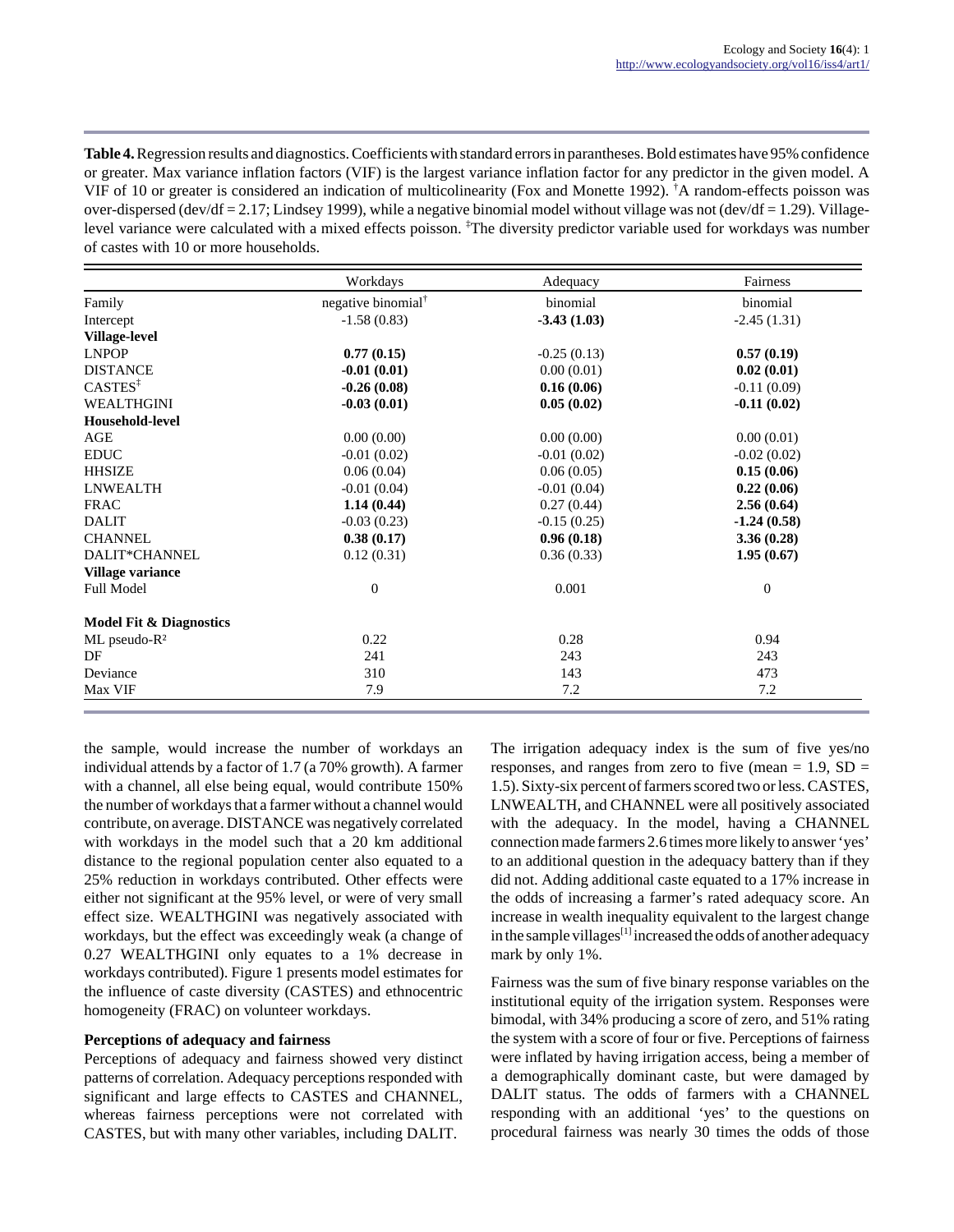**Table 5.** Multiple regressions provide support for both hypotheses. Hypothesis 1 - Increasing ethnic diversity reduces community cooperation and perceptions of collective action efforts. Hypothesis 2 - Ethnic dominance additionally reduces cooperation and collective action perceptions. The effects of the FRAC variable support of both dominance and diversity hypotheses because membership in a larger ethnic group simultaneously decreases ethnic diversity and increases ethnic power differentials, the fundamental aspect of ethnic dominance.

|                                                           |                          |                    | Perceptions of cooperation |
|-----------------------------------------------------------|--------------------------|--------------------|----------------------------|
| Support for Hypothesis                                    | Workdays                 | Adequacy           | Fairness                   |
| <b>H1</b> : diversity damages cooperation, perceptions of | Yes                      | N <sub>0</sub>     | Yes                        |
| cooperation                                               | Workdays decline with    | Adequacy increases | Fairness increases with    |
|                                                           | diversity, increase with | with diversity     | <b>FRAC</b>                |
|                                                           | <b>FRAC</b>              |                    |                            |
| H2: dominance damages cooperation, perceptions of         | Yes                      | <b>1</b>           | Yes                        |
| cooperation                                               | Workdays increase with   |                    | Fairness increases with    |
|                                                           | <b>FRAC</b>              |                    | FRAC decreases with        |
|                                                           |                          |                    | <b>DALIT</b>               |
|                                                           |                          |                    |                            |

without. Holding other factors constant, Dalits responded 'yes' with only 0.3 times the rate non-Dalit did. Given the main effects of DALIT and CHANNEL, the odds of a Dalit with a channel indicating another unit of fairness was seven times that of a Dalit without a channel. Given the model fit, an additional million rupees of wealth correlated with a fivefold increase in the likelihood to rate the irrigation system as fair. An additional two persons in a household was associated with a 36% increase in the odds of a fair rating. Finally, a change in FRAC (demographic dominance) of 0.5 corresponded to a fourfold increase in the odds of a fair rating. Weaker effects included LNPOP, ALLCASTES, WEALTHGINI, and DISTANCE. Holding other effects constant, the model estimated that the odds of an additional unit score are 49% greater for a population with an additional 1000 households, and 46% greater for a village an additional 20 km from Kodaikanal, although 11% less for villages with an extra caste, and 3% less for an increase wealth inequality equivalent to the change from Palangi to Keelanavayal. Figure 2 presents the estimated effects of FRAC and CHANNEL on perceived fairness.

## **Control variables**

Of the village level control variables, population and distance were both important. Increasing population was associated with more volunteered labor, and a higher fairness rating. This positive effect of population size contradicts the standard game theoretic framing of cooperative dilemmas in which cooperation is expected to become more difficult to achieve as group size increases. These results suggest instead that cooperation (workdays contributed) and perceived fairness increase with population. This finding aligns with a strong cross-cultural pattern of greater cooperative punishment in larger populations (Henrich et al. 2010). Distance from Kodaikanal was associated with less volunteer work on irrigation projects and a greater fairness rating. The effect of distance may be due to the effect of cultural exposure, not included in the models. The WEALTHGINI measure of

inequality, often strongly correlated with response variables, consistently had a very small effect size (< 5% change).

Individual-level control variables, i.e., age, years of education, and household size, were rarely important predictors, having very small effects on response variables. Wealth was an important predictor of perceived irrigation fairness. Farmers with greater wealth were more likely to report the irrigation system as fair, indicating a potential for bribery. The exception to this pattern is the CHANNEL variable. Access to irrigation channels is a defining measure of involvement in an irrigation system, and was a central explanatory factor across all response variables. Having an irrigation channel would improve evaluation of and participation in the irrigation system. Farmers with channels contribute more labor to irrigation projects and rate the irrigation system as more adequate and fair.

## **Embedded ethnic inequalities**

The hidden importance of the CHANNEL variable is in its relationship to caste boundaries. Channels are distributed very unevenly between caste groups. Although over 75% of non-Dalits in our sample have channel access, less than 40% of Dalits have the same privilege. This disparity raises possibility that the technical factors of irrigation access may have been generated by social and ethnic forces, perhaps including caste diversity and dominance. Additionally, because the institutions and traditions of village management and irrigation are shared across Tamil Nadu, and the channel network was created within a hierarchically organized castebased social structure, the distribution of channels is itself likely determined by village social factors.

To test whether CHANNEL might also be in part determined by social factors, I used an Akaikie multimodel comparison exercise to examine the best predictors of channel ownership. Akaike's Information Criterion (AIC) computes the relative fit of a suite of candidate models in explaining the same data, here channel distribution. The procedure ranks each model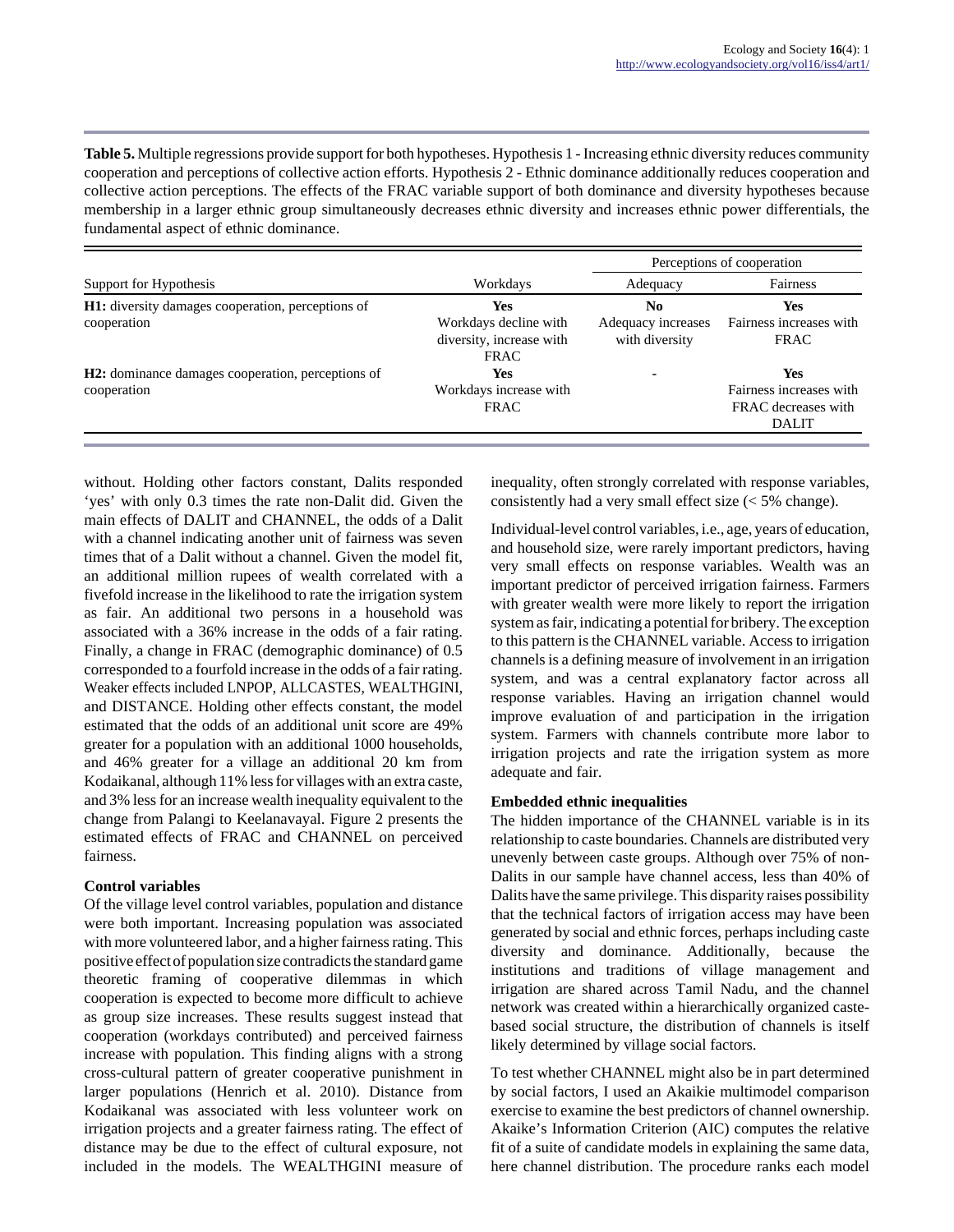**Fig. 2.** Influences on perceived fairness. LEFT: the estimated probability of a fair rating given different relative sizes of the respondent's caste within a village (FRAC). Probability estimates show that non-Dalit fairness perceptions climb faster than Dalit perceptions with increasing demographic strength. Estimates are for individuals with no channel access, because those with access reliably rated the irrigation system as very fair. RIGHT: the effects of Dalit status and channel access on perceptions of fairness in irrigation, 95% confidence intervals. The term Dalit refers to the servant groups also termed Harijan, untouchable, or Scheduled Caste/Tribe.



with an Akaike weight, the sum of which equals one. The model with the largest Akaike weight has the least mean squared error in the candidate set of models. The AICc variant additionally penalizes models for additional parameters, which reduces overfitting (Burnham and Anderson 2002). Five candidate logistic regression models used different variable combinations. 'Base' included no predictors, 'village' included only village level predictors, 'individual,' only individual level variables, 'all,' all variables, and 'inequality,' only included FRAC, DALIT, LNWEALTH, and WEALTHGINI. Models were ranked for predictive accuracy using the df-penalized AICc (Table 6).

Inequality was best-fit model with an Akaike weight of 0.97. The second best-fit model was individual with an Akaike weight of 0.01. This model comparison demonstrates that access to irrigation channels is uneven, and that wealth, demographic dominance, and Dalit status may drive channel access. Table 7 summarizes the effects of inequality variables on the chances of having channel access. The effect of wealth inequality is small, with a change in WEALTHGINI equivalent to moving from Keelanavayal to Palangi corresponding to a 2% reduction in chances of having a channel. Wealth has a large effect, having a 100,000 more rupees makes a farmer 3.4 times more likely to have a channel. Increasing the demographic dominance of one's caste to 50% of village population is associated with twice the odds of having a channel. Finally, being a DALIT reduces one's chances of having a channel by 77%, all else being equal. It is worth noting that the AIC procedure did not weight models including CASTES highly, suggesting that caste diversity does not play the decisive role that Dalit status, wealth, and ethnic demographic inequalities do.

That factors of inequality best explain the distribution of channels among people in these six villages inflects the interpretation of the CHANNEL effect in the original three models. Instead of a strong influence of a nonsocial economic force, we must interpret the original CHANNEL effect as partly a social effect itself, linked to wealth and caste-based inequality. This interpretation is further supported by anecdotal evidence on the nature of Dalit livelihoods.

Responses to the survey question "How does your caste affect you?" provide an incisive view of the lives and status of Dalit villagers in the region. A Dalit man in Keelanavayal interviewed in his house mentioned that the village justice system is very strict. If anyone makes a mistake, the village headmen will offer advice, and if that advice is not followed,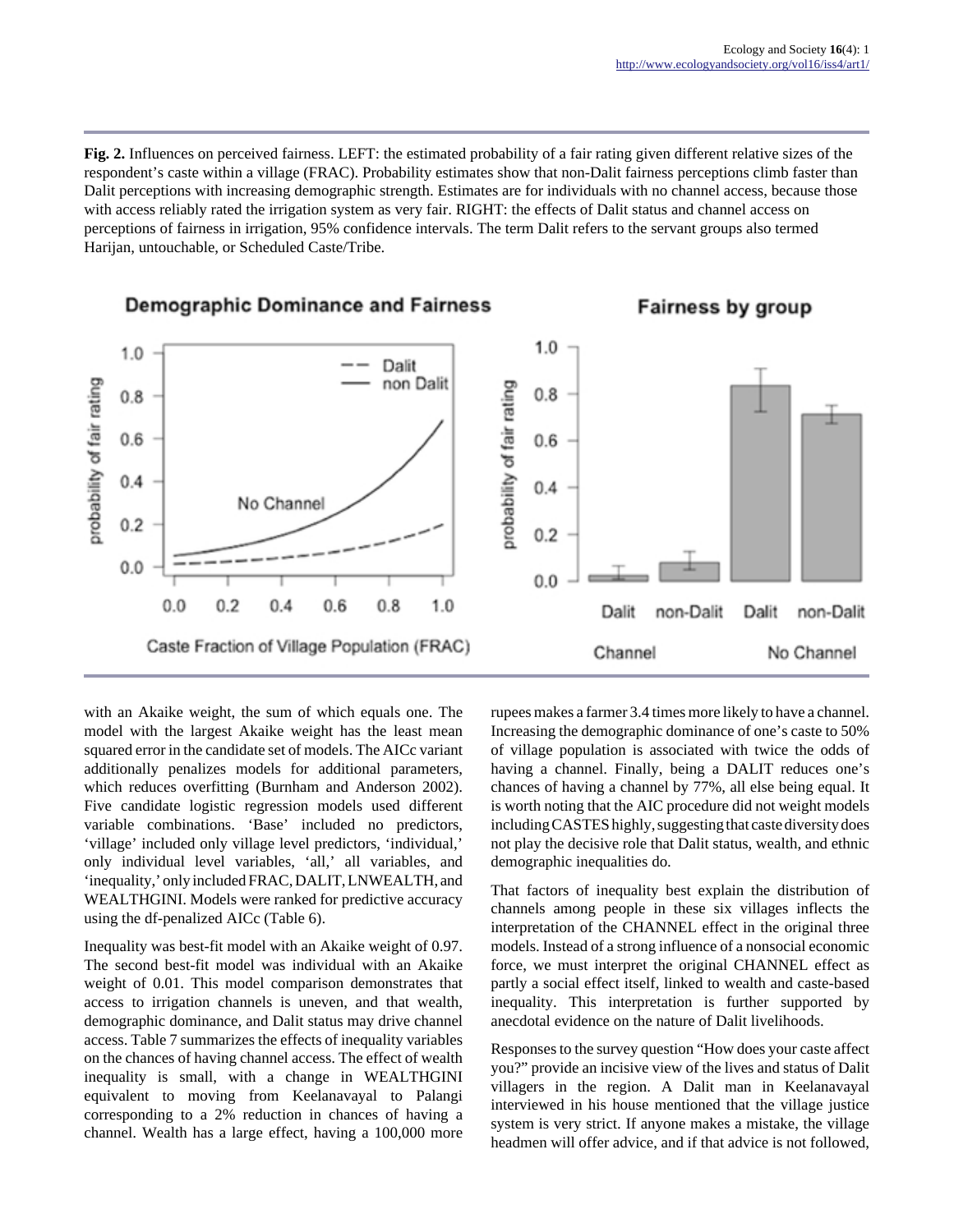|                      | Inequality                   | Individual               | All                 | Base                         | Village                  | Model<br>weighted<br>average | Relative variable<br>importance |
|----------------------|------------------------------|--------------------------|---------------------|------------------------------|--------------------------|------------------------------|---------------------------------|
| weight<br>AICc<br>df | 0.97<br>258.2<br>6           | 0.01<br>266.6<br>8       | 0.01<br>266.8<br>12 | 0.00<br>318.5<br>2           | 0.00<br>319.4<br>6       |                              |                                 |
| <b>LNPOP</b>         | $\overline{\phantom{a}}$     | $\overline{\phantom{a}}$ | 0.13                | $\qquad \qquad \blacksquare$ | 0.01                     | 0.00                         | 0.01                            |
| <b>DISTANCE</b>      | $\overline{\phantom{a}}$     | $\overline{\phantom{0}}$ | 0.02                | $\overline{\phantom{a}}$     | 0.01                     | 0.00                         | 0.01                            |
| <b>CASTES</b>        | $\qquad \qquad \blacksquare$ | $\overline{\phantom{0}}$ | 0.01                | -                            | 0.09                     | 0.00                         | 0.01                            |
| <b>WEALTHGINI</b>    | $-0.08$                      |                          | $-0.07$             | $\overline{\phantom{0}}$     | $-0.03$                  | $-0.08$                      | 0.99                            |
| AGE                  | $\qquad \qquad \blacksquare$ | 0.01                     | 0.02                | $\overline{\phantom{0}}$     | $\overline{\phantom{0}}$ | 0.00                         | 0.03                            |
| <b>EDUC</b>          | $\overline{\phantom{a}}$     | 0.06                     | 0.07                | -                            |                          | 0.00                         | 0.03                            |
| <b>HHSIZE</b>        | $\qquad \qquad \blacksquare$ | $-0.07$                  | $-0.07$             | $\overline{\phantom{0}}$     | $\overline{\phantom{0}}$ | 0.00                         | 0.03                            |
| <b>LNWEALTH</b>      | 0.53                         | 0.54                     | 0.52                | $\overline{\phantom{0}}$     | $\overline{\phantom{0}}$ | 0.53                         | 1.00                            |
| <b>DALIT</b>         | $-1.50$                      | $-1.28$                  | $-1.24$             | -                            |                          | $-1.49$                      | 1.00                            |
| <b>FRAC</b>          | 1.39                         | 0.73                     | 1.65                | $\overline{\phantom{a}}$     |                          | 1.39                         | 1.00                            |

Table 6. AICc multimodel selection results. Akaike weights and coefficients for five logistic regression models predicting CHANNEL distribution. The last two columns on the right provide model weighted average coefficients and relative variable importance measures for each variable (Burnham and Anderson 2002). The inequality model captured the largest Aikaike weight, and best explains the distribution of irrigation channels.

they will be beaten. This sort of response was not uncommon, but during the interview a neighbor kept urging the farmer not relate these facts out of fear of being exposed and punished. Another Keelanavayal Dalit expressed the same dismay over oppression in his village.

*We must go to Kukkal [a different village] to borrow or rent equipment, no one will share with us here. Only other SC [Dalits] will trade labor with us, no one else. We are treated very badly here. Any problem is cause for the high caste people to beat the SC [Dalits].*

A Dalit farmer in Kumbur related that he prefers not to have a channel connection and the associated contact with the irrigation system because he is afraid of beatings from high caste people. These responses contrast markedly from the typical non-Dalit response, recorded verbatim many times, "Caste causes no problems for us." In many cases non-Dalits actively noted their own caste rank, "We are high caste, so we have no problems here." A Dalit farmer from Poombarai related that the high castes restrict the education of Dalits, and a Dalit man from Keelanavayal confirms the pattern.

 *Sometimes high caste people treat us very badly. That is, we depend financially on high castes, the government does not give us proper support, and the high caste people restrict SC [Dalit] education.*

A Dalit farmer from Pallangi describes some of the myriad types of restrictions on Dalit life.

 *We are not allowed to speak in Podhu Kootam [village council meetings]. The village people will* *not solicit money from SC people for temple improvement work. In this village SC people do not have land for irrigation.*

These excerpts contrast bitterly with the perspective of individuals who belong to powerful castes, such as a Manadiar man from Poombarai, "We share water, but the SC and ST [Dalits] are not allowed."

Given these sorts of reports, and the rarity with which new channels are created (no interviewee reported channels being created more recently than 20 year ago), a likely interpretation is that caste-driven inequities are embedded in the channel distribution itself, rather than in the water distribution those channels provide, a pattern which has been detected by qualitative ethnographic work on elite privilege and water access (Mosse 2006). Model selection results and survey evidence on Dalit discrimination support Hypothesis 2 – ethnic dominance damages collective action efforts.

## **DISCUSSION**

These results reveal a larger scope for interethnic relationships than previous studies of collective action in common pool resources scenarios have observed. In particular, the three variables of central concern, CASTES, DALIT, and FRAC describe three dimensions of ethnocentric cooperation, and tell a clear story of how ethnic effects influence cooperation and collective action in real-world economic institutions.

First, in the regression analysis, increasing caste diversity (CASTES) decreases cooperation markedly, and is associated with a reduction in fairness. Although this finding parallels the literature in development economics on the influence of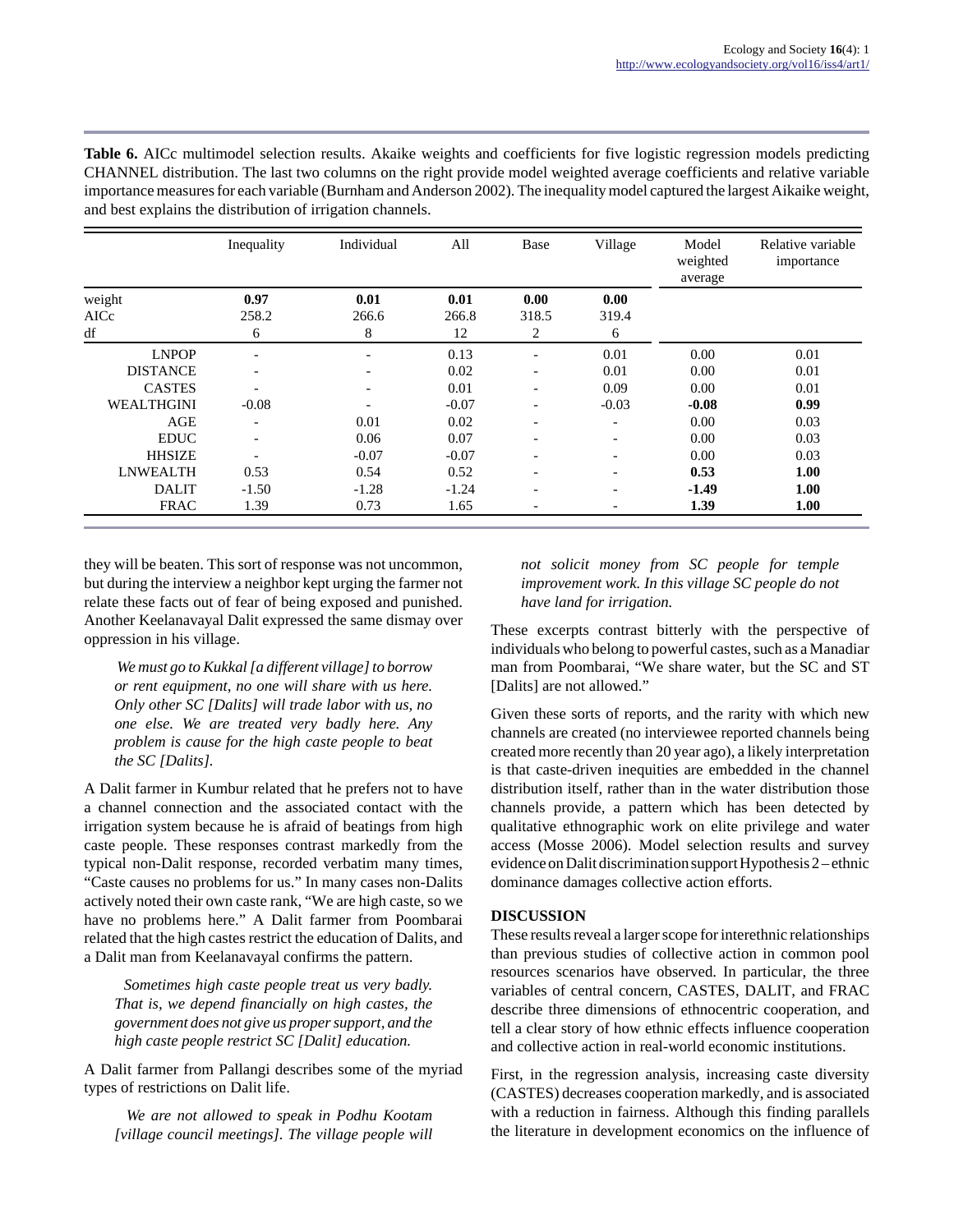**Table 7.** CHANNEL effect size calculations. Effect sizes are calculated as  $e^A/d \cdot C_{MWA}$ , where  $C_{MWA}$  = model weighted average coefficient, and *d* = real world difference. Appendix Table A8 presents the original workdays regression and a modified regression with an inequality-adjusted CHANNEL variable. Not surprisingly, the inequality-adjusted CHANNEL workdays regression results are very similar to the original results, suggesting that even when social and wealth inequalities influencing CHANNEL distribution are accounted for, being connected to the irrigation systems still matters.

|                 | Difference | Description                                                           | Model weighted average<br>coefficients | Effect Size (percent<br>change) |
|-----------------|------------|-----------------------------------------------------------------------|----------------------------------------|---------------------------------|
| WEALTHGINI      | 0.27       | Difference between Keelanavayal (0.39)<br>to Palangi $(0.66)$         | $-0.08$                                | $0.98(-2%)$                     |
| <b>LNWEALTH</b> | 2.30       | $100,000$ more rupees                                                 | 0.53                                   | $3.41(341\%)$                   |
| <b>DALIT</b>    |            | Being Dalit                                                           | $-1.49$                                | $0.23(-77%)$                    |
| <b>FRAC</b>     | 0.5        | Increasing the size of ones caste to 50%<br>of the village population | 1.39                                   | $2.00(200\%)$                   |

ethnic diversity on public goods, it is a new result for studies of collective action in common pool resources (CPRs). It is unlikely that these new results are due to a fundamental difference in the requirements for collective action between CPRs and public goods, because those two domains are very similar as arenas for collective action. Instead it may be that regional public goods research has detected ethnic diversity effects because such studies can draw on large populations and may have better resolution for detecting ethnic effects than CPR studies, which often involve smaller populations.

Demographic dominance forms a second dimension of ethnically moderated cooperative behavior. Demographic dominance refers to the proportion of the village population represented by the respondent's own caste group (FRAC). I found that as demographic dominance increased, so did cooperation and perceived fairness in irrigation. That individual cooperation decreases with increasing numbers of groups, but increases with the size of one's own group matches expectations from ethnic psychology (Gil-White 2001), and presents a new twist on the "cultural homogeneity" result of Wade and others. Specifically, ethnic diversity, and conversely, ethnic homogeneity, is a function of both the number of castes and their relative size. In this paper these have been treated as separate aspects with separate predictor variables, but the two dimensions have been formally integrated by ecologists in indices such as the Shannon index (Shannon 1948). The Shannon index integrates two components of diversity, the number of groups ('richness') and the size equality of groups ('evenness') mathematically. My results suggest that such an index, properly calibrated, might provide a very useful instrument for making predictions of societal-level cooperative efforts, because it incorporates both dimensions.

The third dimension of ethnocentric cooperation is that of ethnic dominance. Ethnic dominance or ethnic ranking is a condition in which status, roles, wealth, and power are unequally split between ethnic groups (Horowitz,2000). I

measured Dalit status (DALIT) in the current study as an individual marker of discriminatory ethnic inequality or ethnic dominance. Ethnic dominance can be difficult to perceive and hard to measure. In the regression results, the oppressed group of Dalits rated the adequacy of the cooperative irrigation system as highly as non-Dalits, and contributed as much labor to irrigation projects as non-Dalits. Thus, even in hierarchical societies it is difficult to detect the effects of ethic dominance through survey instruments. However, evidence of ethnic dominance comes from the analysis of irrigation channel distribution, which showed that the distribution of irrigation channels themselves was explained in part by ethnic inequality factors. In essence, being wealthy, belonging to a populous caste, and being non-Dalit makes a farmer many times more likely to have irrigation access at all. The influences of ethnic dominance were difficult to detect because they determined and were embedded in the water distribution system rather than flowing through it, as I had expected.

Extending these results to practical application is challenging because these results are novel and we require more case studies to appreciate the influence of context. Still, if the results are valid, villages in the Palani Hills region might be able to improve participation in and perceptions of village irrigation networks were they extended equally to residents regardless of caste. The same statement is likely true for other villagewide cooperative institutions as well. These results give us little guidance, however, on how to address the negative influence of ethnic diversity or to reduce the ethnic inequality and dominance.

## **CONCLUSION**

Prior studies of common pool resource management have found little evidence of ethnic effects on collective action, and those that do typically treat cultural or ethnic effects as a single dimension, i.e., homogeneity, or 'social capital.' However, evolutionary anthropology provides a more intricate model of the determinants of cooperation, and I have measured and analyzed three separate ethnic effects on cooperation relevant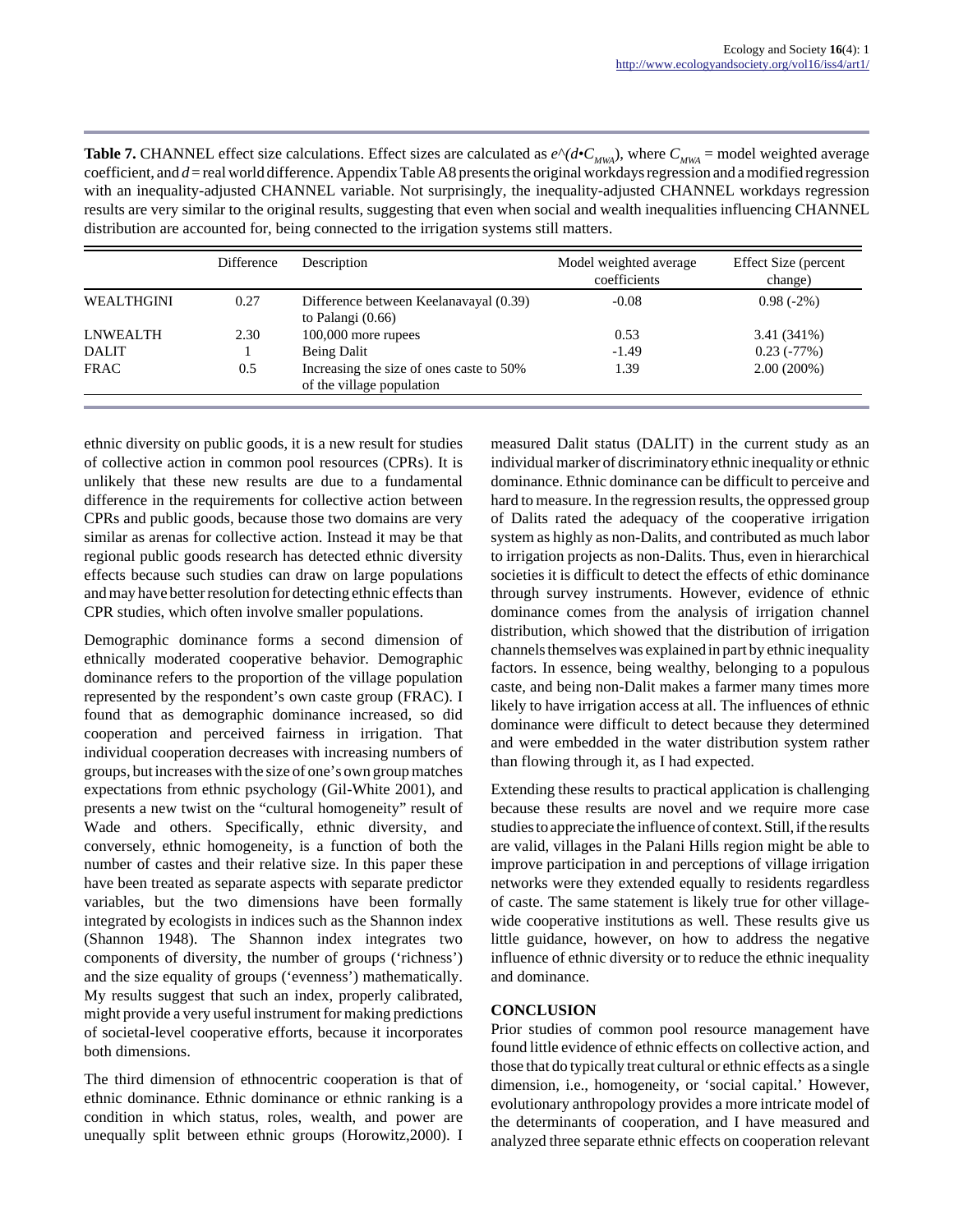to the anthropological theory here, namely ethnic dominance, and two dimensions of ethnic diversity, i.e., number of groups and relative sizes of groups.

Because caste is uniquely differentiated and hierarchical, it may be easier to detect ethnic effects in India than in other societies. Nonetheless, Indian caste is a special case of ethnic identity, and the anthropological theories of cooperation are very general, and suggest that such mechanisms operate in all populations. So, in any multiethnic region, two separate but related factors of cooperation need to be addressed beyond the standard socioeconomic predictors; (1) the amount of shared social identity, which declines with increasing group numbers and increases with population skew between groups, and (2) ethnic inequalities in power, status, roles, and wealth. These factors can, at least in some cases, be distinguished from the ecological and economic drivers, and may prove very influential in determining social outcomes across societies and at multiple scales.

Many questions remain. Does ethnic diversity or ethnic dominance cause greater reductions in cooperation? A robust and general answer to this question would help in practical applications by clarifying the cooperative factor of primary importance. Can institutions be structured so that multiethnic societies do not pay a cooperative cost for being diverse? Can institutions be structured so that ethnic differences do not generate ethnic inequalities and lead to the injustice and inefficiencies of ethnic dominance? These questions can only be addressed through rigorous, quantitative, cross-cultural research.

*Responses to this article can be read online at: <http://www.ecologyandsociety.org/vol16/iss4/art1/responses/>*

#### **Acknowledgments:**

*I thank the farmers in Vilpatti, Palangi, Poombarai, Manavanur, Kumbur, and Keelanavayal, as well as V.P. Vetrivel for assistance, Mark Lubell for guidance, and Mark Grote for statistical advice. I have no conflicts of interest. This research was supported by the National Science Foundation, Award # BCS0823416.*

#### **LITERATURE CITED**

Agrawal, A. 2002. Common resources and institutional sustainability. Pages 41-85 *in* E. Ostrom, T. Dietz, N. Dolsak, P. C. Stern, S. Stonich, and E. U. Weber, editors. *The drama of the commons.* National Academies Press, Washington, D. C., USA

Alesina, A., R. Baqir, and W. Easterly. 1999. Public goods and ethnic divisions. *The Quarterly Journal of Economics* 114 (4):1243-1284. <http://dx.doi.org/10.1162/003355399556269>

Bahadur, R. D., and S. K. Aiyangar. 1942. *Some contribution of South India to Indian culture.* Calcutta University Readership Lectures, University of Calcutta, Calcutta, India.

Baland, J., P. Bardhan, and S. Bowles, editors. 2007. *Inequality, cooperation, and environmental sustainability.* Princeton University Press, Princeton, New Jersey, USA.

Bardhan, P. 2000. Irrigation and cooperation: an empirical analysis of 48 irrigation communities in South India. *Economic Development and Cultural Change* 48(4):847-865. <http://dx.doi.org/10.1086/452480>

Bardhan, P., and J. Dayton-Johnson. 2000. Heterogeneity and commons management. In *Proceedings of the 8th International Conference on Common Property.* International Association for the Study of Common Property (IASCP), Bloomington, Indiana, USA.

Bardhan, P., and J. Dayton-Johnson. 2002. Unequal irrigators: heterogeneity and commons management in large-scale multivariate research. Pages 87-112 *in* E. Ostrom, T. Dietz, N. Dolsak, P. C. Stern, S. Stonich, and E. U. Weber, editors. *The drama of the commons.* National Academies Press, Washington, D.C., USA.

Bardhan, P., and J. Dayton-Johnson. 2007. Inequality and the governance of water resources in Mexico and South India. Pages 97-130 *in* J.-M. Baland, P. Bardhan, and S. Bowles, editors. *Inequality, cooperation, and environmental sustainability.* Oxford University Press, Oxford, UK.

Bernhard, H., U. Fischbacher, and E. Fehr. 2006. Parochial altruism in humans. *Nature* 442(7105):912-915. [http://dx.doi.](http://dx.doi.org/10.1038/nature04981) [org/10.1038/nature04981](http://dx.doi.org/10.1038/nature04981)

Borgerhoff Mulder, M., S. Bowles, T. Hertz, A. Bell, J. Beise, G. Clark, I. Fazzio, I., M. Gurven, K. Hill, P. L. Hooper, W. Irons, H. Kaplan, D. Leonetti, B. Low, F. Marlowe, R. McElreath, S. Naidu, D. Nolin, P. Piraino, R. Quinlan, E. Schniter, R. Sear, M. Shenk, E. Alden Smith, C. von Rueden, and P. Wiessner. 2009. Intergenerational wealth transmission and the dynamics of inequality in small-scale societies. *Science* 326(5953):682-688. [http://dx.doi.org/10.1126/scienc](http://dx.doi.org/10.1126/science.1178336) [e.1178336](http://dx.doi.org/10.1126/science.1178336)

Burnham, K. P., and R. D. Anderson. 2002. *Model selection and multimodel inference: a practical information-theoretic approach.* Second Edition. Springer-Verlag, New York, New York, USA.

Choi, J., and S. Bowles. 2007. The coevolution of parochial altruism and war. *Science* 318:636-640. [http://dx.doi.org/10.1](http://dx.doi.org/10.1126/science.1144237) [126/science.1144237](http://dx.doi.org/10.1126/science.1144237)

Collier, P. 2001. Implications of ethnic diversity. *Economic Policy* 16(32):127-166. [http://dx.doi.org/10.1111/1468-0327.](http://dx.doi.org/10.1111/1468-0327.00072) [00072](http://dx.doi.org/10.1111/1468-0327.00072)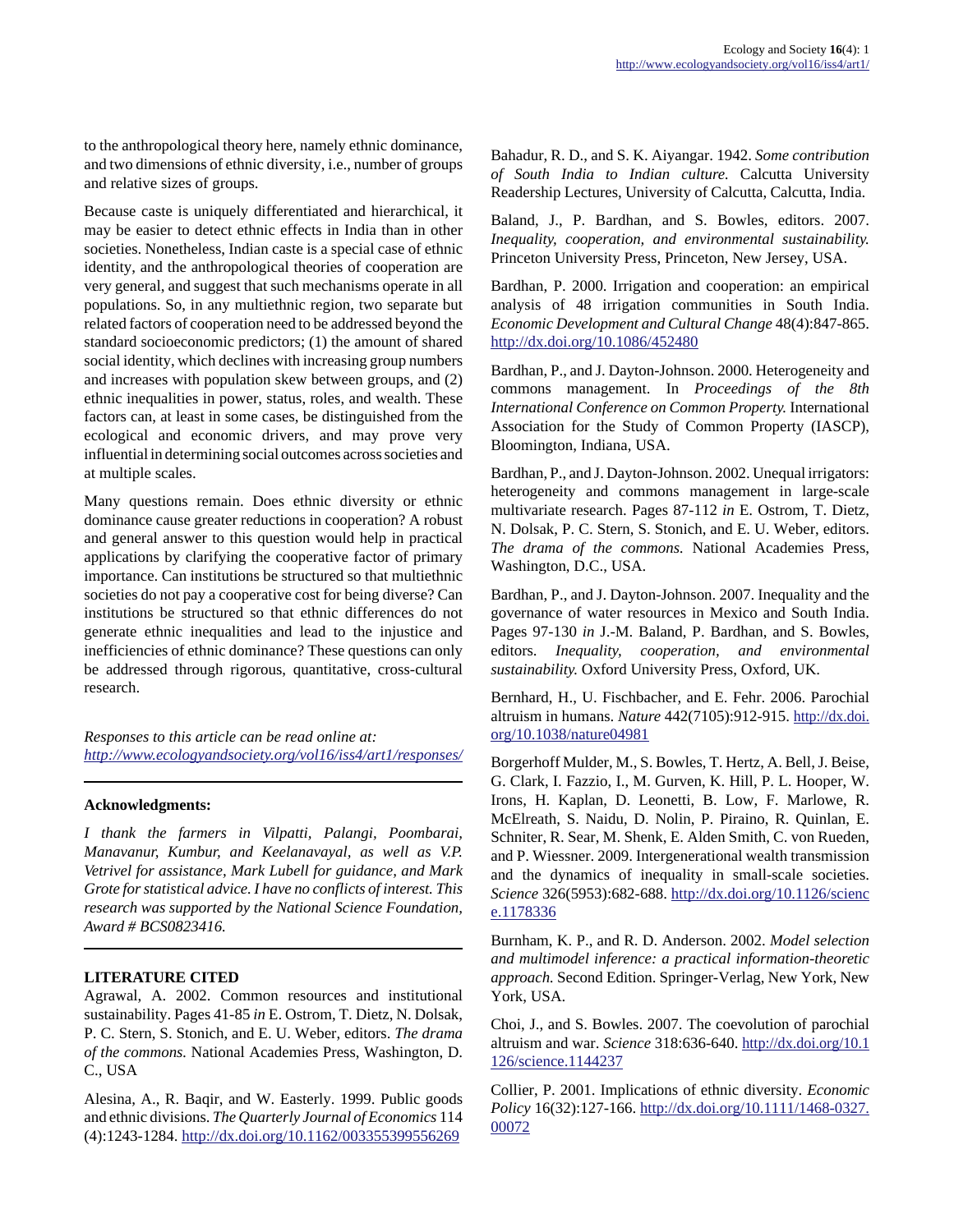Dumont, L. 1970. *Homo Hierarchicus: the caste system and its implications.* University of Chicago Press, Chicago, Illinois, USA.

Easterly, W., R. Levine, and B. Mundial. 1995. *Africa's growth tragedy.* World Bank, Washington, D.C., USA.

Efferson, C., R. Lalive, and E. Fehr. 2008. The coevolution of cultural groups and ingroup favoritism. *Science* 321 (5897):1844-1849. <http://dx.doi.org/10.1126/science.1155805>

Feeny, D., F. Berkes, B. J. McCay, and J. M. Acheson. 1990. The tragedy of the commons: twenty-two years later. *Human Ecology* 18(1):1-19.<http://dx.doi.org/10.1007/BF00889070>

Fehr, E., and S. Gächter. 2002. Altruistic punishment in humans. *Nature* 415:137-140.<http://dx.doi.org/10.1038/415137a>

Fehr, E., S. Gächter, and G. Kirchsteiger. 1997. Reciprocity as a contract enforcement device: experimental evidence. *Econometrica* 65(4):833-860.<http://dx.doi.org/10.2307/2171941>

Fiedler, F. E. 1966. The effect of leadership and cultural heterogeneity on group performance: a test of the contingency model. *Journal of Experimental Social Psychology* 2 (3):237-264. [http://dx.doi.org/10.1016/0022-1031\(66\)90082-5](http://dx.doi.org/10.1016/0022-1031(66)90082-5)

Fox, J., and G. Monette. 1992. Generalized collinearity diagnostics. *Journal of the American Statistical Association* 87(417):178-183. <http://dx.doi.org/10.2307/2290467>

Francis, W. 1914. *Gazetteer of the Madura District.* Madras District Gazetteers (Vol. 1). Madras Government Press, Tamil Nadu, India.

Gil-White, F. J. 2001. Are ethnic groups biological "species" to the human brain? Essentialism in our cognition of some social categories. *Current anthropology* 42(4):515-553. [http:/](http://dx.doi.org/10.1086/321802) [/dx.doi.org/10.1086/321802](http://dx.doi.org/10.1086/321802)

Gintis, H. 2000. Strong reciprocity and human sociality. *Journal of Theoretical Biology* 206(2):169-179. [http://dx.doi.](http://dx.doi.org/10.1006/jtbi.2000.2111) [org/10.1006/jtbi.2000.2111](http://dx.doi.org/10.1006/jtbi.2000.2111)

Gintis, H., S. Bowles, R. Boyd, and E. Fehr. 2003. Explaining altruistic behavior in humans. *Evolution and Human Behavior* 24(3):153-172. [http://dx.doi.org/10.1016/S1090-5138\(02\)00157-5](http://dx.doi.org/10.1016/S1090-5138(02)00157-5)

Habyarimana, J., M. Humphreys, D. N. Ponser, and J. M. Weinstein. 2007. Why does ethnic diversity undermine public goods provision? *American Political Science Review* 101 (4):709-725. <http://dx.doi.org/10.1017/S0003055407070499>

Hardin, G. 1968. The tragedy of the commons. *Science* 162 (3859):1243-1248. [http://dx.doi.org/10.1126/science.162.385](http://dx.doi.org/10.1126/science.162.3859.1243) [9.1243](http://dx.doi.org/10.1126/science.162.3859.1243)

Henrich, J., and R. Boyd. 2008. Division of labor, economic specialization, and the evolution of social stratification. *Current Anthropology* 49(4):715-724. [http://dx.doi.org/10.10](http://dx.doi.org/10.1086/587889) [86/587889](http://dx.doi.org/10.1086/587889)

Henrich, J., R. Boyd, S. Bowles, C. Camerer, E. Fehr, H. Gintis, and R. McElreath. 2004. *Foundations of human sociality: economic experiments and ethnographic evidence from fifteen small-scale societies.* Oxford University Press, Oxford, UK.

Henrich, J., J. Ensminger, R. McElreath, A. Barr, C. Barrett, A. Bolyanatz, J. C. Cardenas, M. Gurven, E. Gwako, N. Henrich, C. Lesorogol, F. Marlowe, D. Tracer, and J. Ziker. 2010. Markets, religion, community size, and the evolution of fairness and punishment. *Science* 327:1480-1484. [http://dx.do](http://dx.doi.org/10.1126/science.1182238) [i.org/10.1126/science.1182238](http://dx.doi.org/10.1126/science.1182238)

Horowitz, D. L. 2000. *Ethnic groups in conflict.* Second Edition. University of California Press, Berkeley, California, USA.

Lindsey, J. K. 1999. On the use of corrections for overdispersion. *Applied Statistics* 48(4):553–561. [http://dx.do](http://dx.doi.org/10.1111/1467-9876.00171) [i.org/10.1111/1467-9876.00171](http://dx.doi.org/10.1111/1467-9876.00171)

Mangubhai, J. P., and A. Irudayam. 2000. *Dalit human rights violations: atrocities against Dalits in India, vol. 1.* National Campaign on Dalit Human Rights, New Delhi, India. [online] URL: [http://www.cscsarchive.org:8081/MediaArchive/Library.](http://www.cscsarchive.org:8081/MediaArchive/Library.nsf/%28docid%29/A9C601373F9 2679F6525706700349DA7?OpenDocument&StartKey=Dalit&count=50) [nsf/%28docid%29/A9C601373F9 2679F6525706700349DA7?](http://www.cscsarchive.org:8081/MediaArchive/Library.nsf/%28docid%29/A9C601373F9 2679F6525706700349DA7?OpenDocument&StartKey=Dalit&count=50) [OpenDocument&StartKey=Dalit&count=50](http://www.cscsarchive.org:8081/MediaArchive/Library.nsf/%28docid%29/A9C601373F9 2679F6525706700349DA7?OpenDocument&StartKey=Dalit&count=50)

Miguel, E., and M. K. Gugerty. 2005. Ethnic diversity, social sanctions, and public goods in Kenya. *Journal of Public Economics* 89(11-12):2325-2368. [http://dx.doi.org/10.1016/j.](http://dx.doi.org/10.1016/j.jpubeco.2004.09.004) [jpubeco.2004.09.004](http://dx.doi.org/10.1016/j.jpubeco.2004.09.004)

Milanovic, B. 1997. A simple way to calculate the Gini coefficient, and some implications. *Economics Letters* 56 (1):45-49. [http://dx.doi.org/10.1016/S0165-1765\(97\)00101-8](http://dx.doi.org/10.1016/S0165-1765(97)00101-8)

Mosse, D. 2006. Collective action, common property, and social capital in South India: an anthropological commentary. *Economic Development and Cultural Change* 54(3):695-724. <http://dx.doi.org/10.1086/500034>

Nowak, M. A., and K. Sigmund. 2005. Evolution of indirect reciprocity. *Nature* 437:1291–1298. [http://dx.doi.org/10.1038/](http://dx.doi.org/10.1038/nature04131) [nature04131](http://dx.doi.org/10.1038/nature04131)

Olson, M. 1965. *The logic of collective action: public goods and the theory of groups.* Harvard University Press, Cambridge, Massachusetts, USA.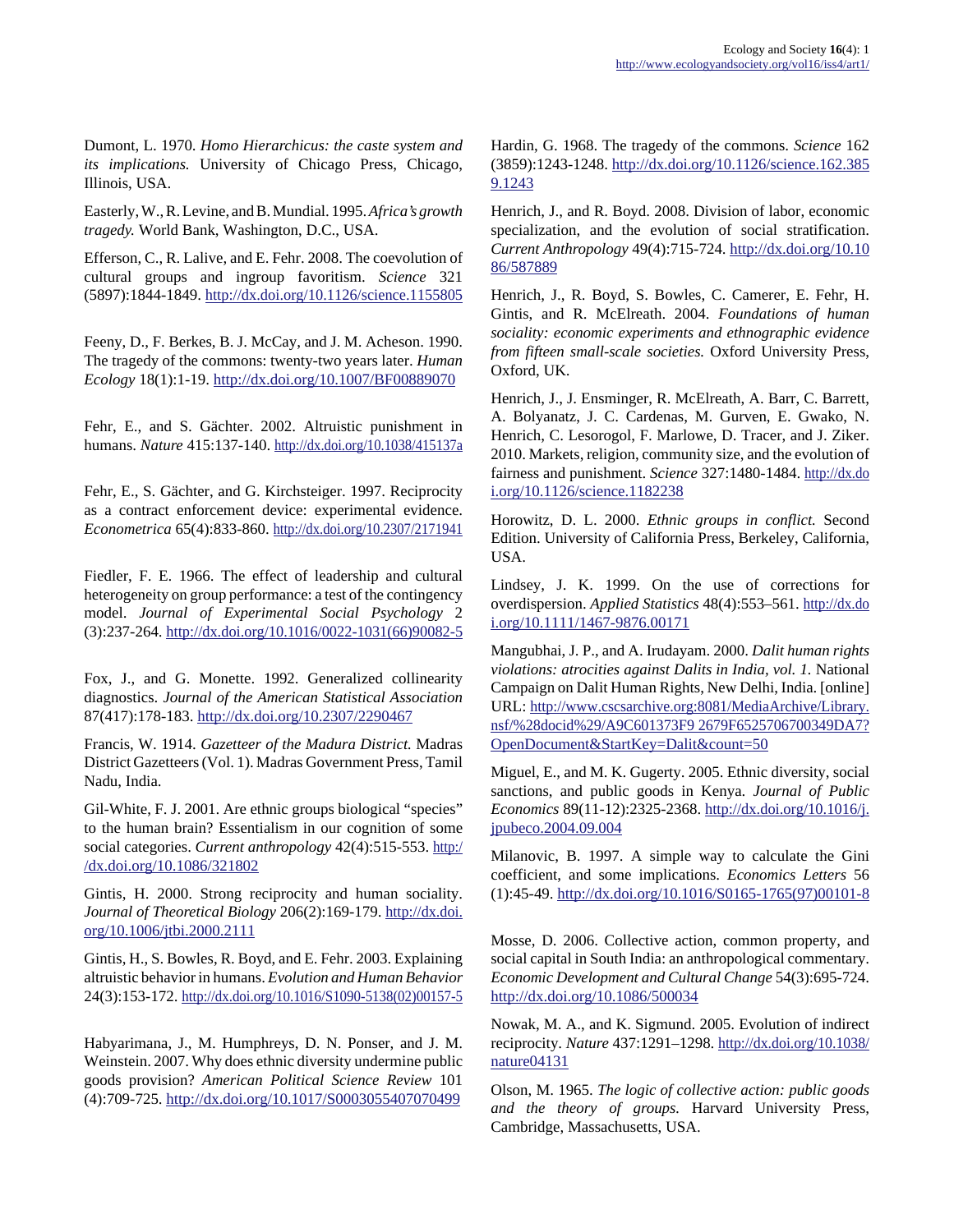Ostrom, E. 1990. *Governing the commons: the evolution of institutions for collective action.* Cambridge University Press, Cambridge, UK.

Ostrom, E. 2007. A diagnostic approach for going beyond panaceas. *Proceedings of the National Academy of Sciences* 104 (39):15181-15187. [http://dx.doi.org/10.1073/pnas.07022](http://dx.doi.org/10.1073/pnas.0702288104) [88104](http://dx.doi.org/10.1073/pnas.0702288104)

Ostrom, E., J. Walker, and R. Gardner. 1992. Covenants with and without a sword: self-governance is possible. *American Political Science Review* 86(2):404-417. [http://dx.doi.org/10.](http://dx.doi.org/10.2307/1964229) [2307/1964229](http://dx.doi.org/10.2307/1964229)

Registrar General & Census Commissioner, India. 2001. *Census of India.* New Delhi, India.

Richerson, P. J., and R. Boyd. 2005. *Not by genes alone: how culture transformed human evolution.* University of Chicago Press, Chicago, Illinois, USA.

Ruttan, L. M. 2006. Sociocultural heterogeneity and the commons. *Current Anthropology* 47(5):843-853. [http://dx.doi.](http://dx.doi.org/10.1086/507185) [org/10.1086/507185](http://dx.doi.org/10.1086/507185)

Shannon, C. E. 1948. A mathematical theory of communication. *Bell System Technical Journal* 27 (1):379-423, 623-656.

Varughese, G., and E. Ostrom. 2001. The contested role of heterogeneity in collective action: some evidence from community forestry in Nepal. *World Development* 29 (5):747-765. [http://dx.doi.org/10.1016/S0305-750X\(01\)00012-2](http://dx.doi.org/10.1016/S0305-750X(01)00012-2)

Wade, R. 1988. *Village republics.* Cambridge University Press, New York, New York, USA.

[1] Keelanavayal (top 20% most wealthy own 60% of total wealth) to Pallangi (top 20% most wealthy own 80% of total wealth).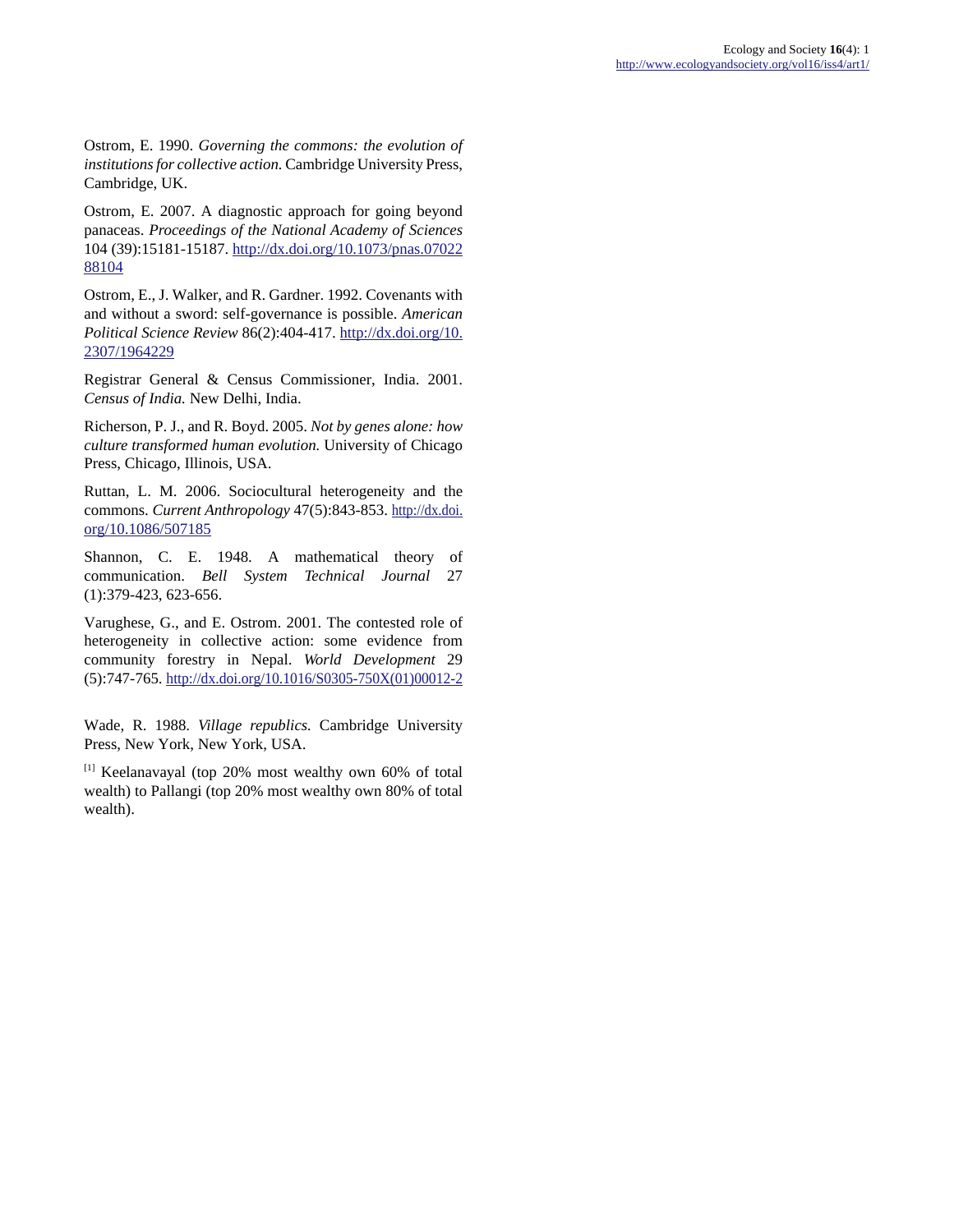# **APPENDIX**

This Appendix provides additional ethnographic information, population characteristics, sampling information, predictor and response variable details, and supplemental analyses.

# **Palani Hills Ethnography**

These villages, originally settled by the Manadiar group, retain traditional governance institutions separate from the official government panchayat system. The similarity of these institutions to those on the Tamil plains (Mosse, 2006), oral tradition, and historical evidence (Francis, 1914, Bahadur and Aiyangar, 1942) all suggest that they are a cultural legacy of the Pandiya kingdom that the Manadiar brought with them when they migrated into the hills approximately six centuries ago (Francis, 1914).



**Figure A 1. Study villages in the Palani Hills, Tamil Nadu, India.**

Five months of ethnographic investigation on the social identity, oral history and village organization across the Upper Palani villages form the basis by which caste relationships were classified. Villages in the Palani hills region employ a traditional village organization system. Two central traditional institutions are the *podhu kootam* (village council), and *neer nikam* (village irrigators). In these villages most official roles are ascribed to by caste.

Caste structure in the Palani Hills region is centered on two focal caste groups at opposite ends of the power spectrum, which share a long history. The Manadiar caste are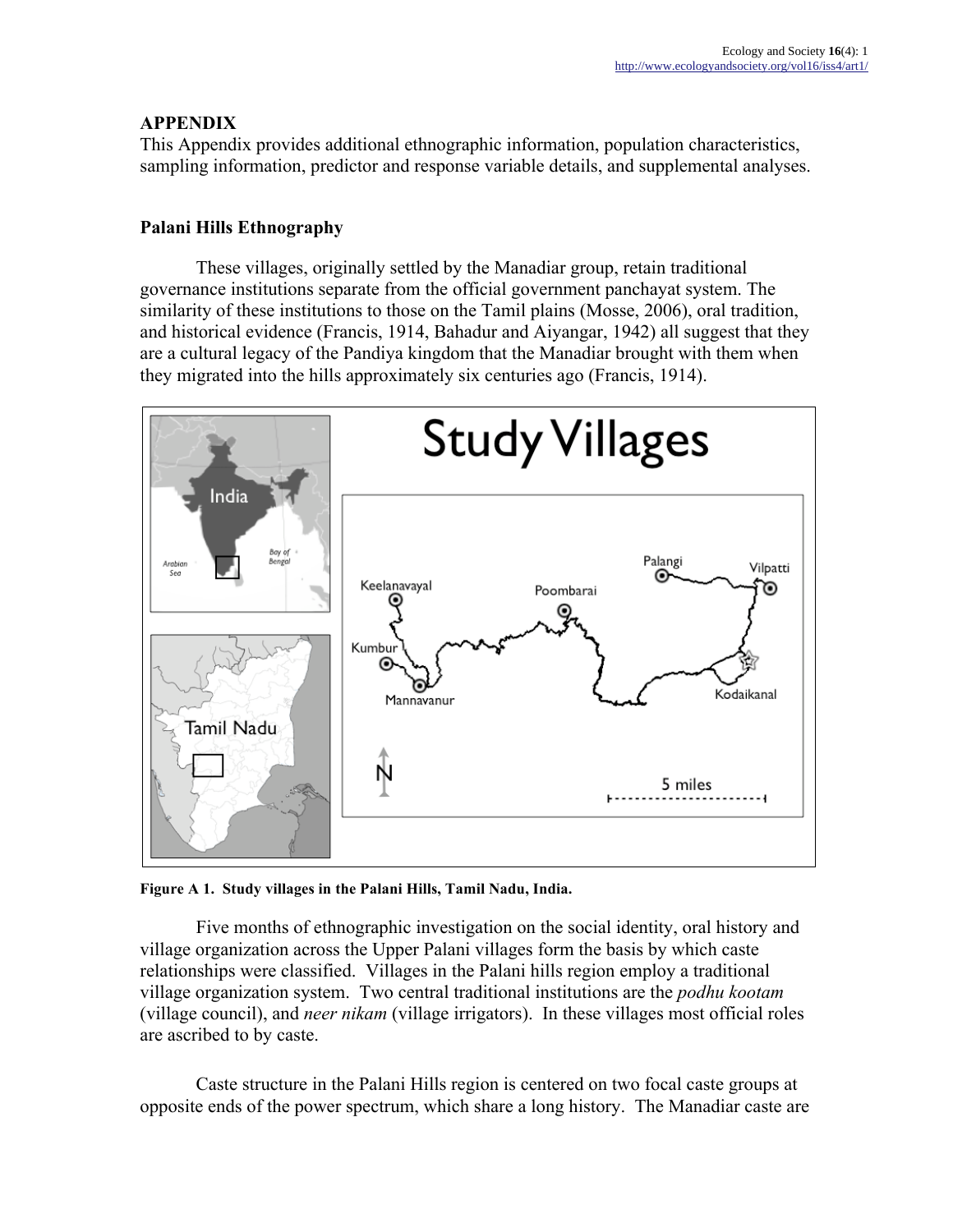in the center of village power; in most villages the Manadiar hold some or all of the hereditary leadership positions called *thalaivarhal* (literally, 'headmen'), and their influence within the village justice system or Podhu Kootam ('common crowd'). By contrast, the Sakkliyar, a Dalit group which shares a deep history with the Manadiar, having arrived around the same time as the Manadiar, have no formal power. For instance, women and Sakkliyar individuals are excluded from the semi-sacred village commons called the *manthai* where village meetings are held, and thereby physically blocking access to the space of village justice.

Leadership positions in the Palani Hills villages called *thalaivar*, or 'headman' are individually named, with multiple thalaivarhal per village. Common thalaivar titles include Manadiar (named for the founding caste), Manthiriar (sacred), and Periyathanam ('large wealth'). For instance, in Poombari (one of the six study villages) the Manadiar position is occupied eponymously, while two further *thalaivar* positions are occupied by the Thevar (*Periyathanam*) and the Mudhaliar (*Manthiriar* ) elders. The Sakkliyar also bear traditional village servant positions, including the village crier (*thandalkarar*), the water controller (*neer-nikam*), and the festival celebrant (*vettiyan*). No middle castes hold any high-status or low-status traditional roles. These formal roles betray the historical caste-driven power asymmetry, and are summarized in Table 1.

In Palani Hills villages the traditional village leaders or *thalaivar* (literally, headmen) positions are occupied by the Manadiar, a historically dominant jathi, and secondary *thalaivar* positions (such as *Periyathanam, Manthiriar, Maniyakarar, Kariyamanadi, and Pattakarar*) are occupied by men from other powerful jathis.

|                                                |              | Poombarai   |    | <b>Mannavanur</b> | Kumbur   | Keelanavaval | Vilpatti | Pallangi  |
|------------------------------------------------|--------------|-------------|----|-------------------|----------|--------------|----------|-----------|
| Thalaivarhal (leadership positions, inherited) |              |             |    |                   |          |              |          |           |
| Manadiar                                       |              | Manadi      |    | 3 Manadi          | 5 Asari  | 3 Asari      | 4 Manadi | Manadi    |
| Manthiriar                                     | $\mathbf{1}$ | Mudali      | 1. | Pillai            | 1 Chetti | 1 Mudali     | 2 Pillai | 1 Mudali  |
| $Other*$                                       |              | Thevar      | 1  | Manadi            | 1 Chetti | 1 Reddi      | 1 Retti  |           |
|                                                |              |             |    |                   |          |              |          |           |
| Servant (servant positions, selected)          |              |             |    |                   |          |              |          |           |
| Thandalkarar                                   |              | 3 Dalit     |    | Dalit             | 1 Dalit  | 1 Dalit      | 1 Dalit  | 1 Dalit   |
| Neer Nikam                                     |              | 4 Panchayat |    | 5 Dalit           | 3 Dalit  | 2 any        | $3$ any  | 0 Thandal |
| Vettivan                                       |              | 20 Dalit    |    | 13 Dalit          | 15 Dalit | 8 Dalit      | 16 Dalit | 10 Dalit  |

**Table A 1. Traditional village positions in the six study villages, by caste occupancy.** Sakkliyar is the major Dalit caste in the Palani hills region. Servant positions are selected by the thalaivar ('headmen') for 1-3 yr terms \*Other = Village specific thalaivar postions, including Periyathanam (wealthy leader), Maniyakarar, Kariyamanadi, Pattakarar, and Mem-, Chola-, Shantha-, Karu-manadi.

# *Population characteristics*

Of the surveyed heads of households, the average age was 46.7 with the youngest 19, and the oldest 87. The mean household size was 4.5 and the average years of education of the household head was 4.9, but over one quarter reported zero years of education, while one person reported 17 years. Of all household heads, four were women, and only 2% reported any additional occupation to farming.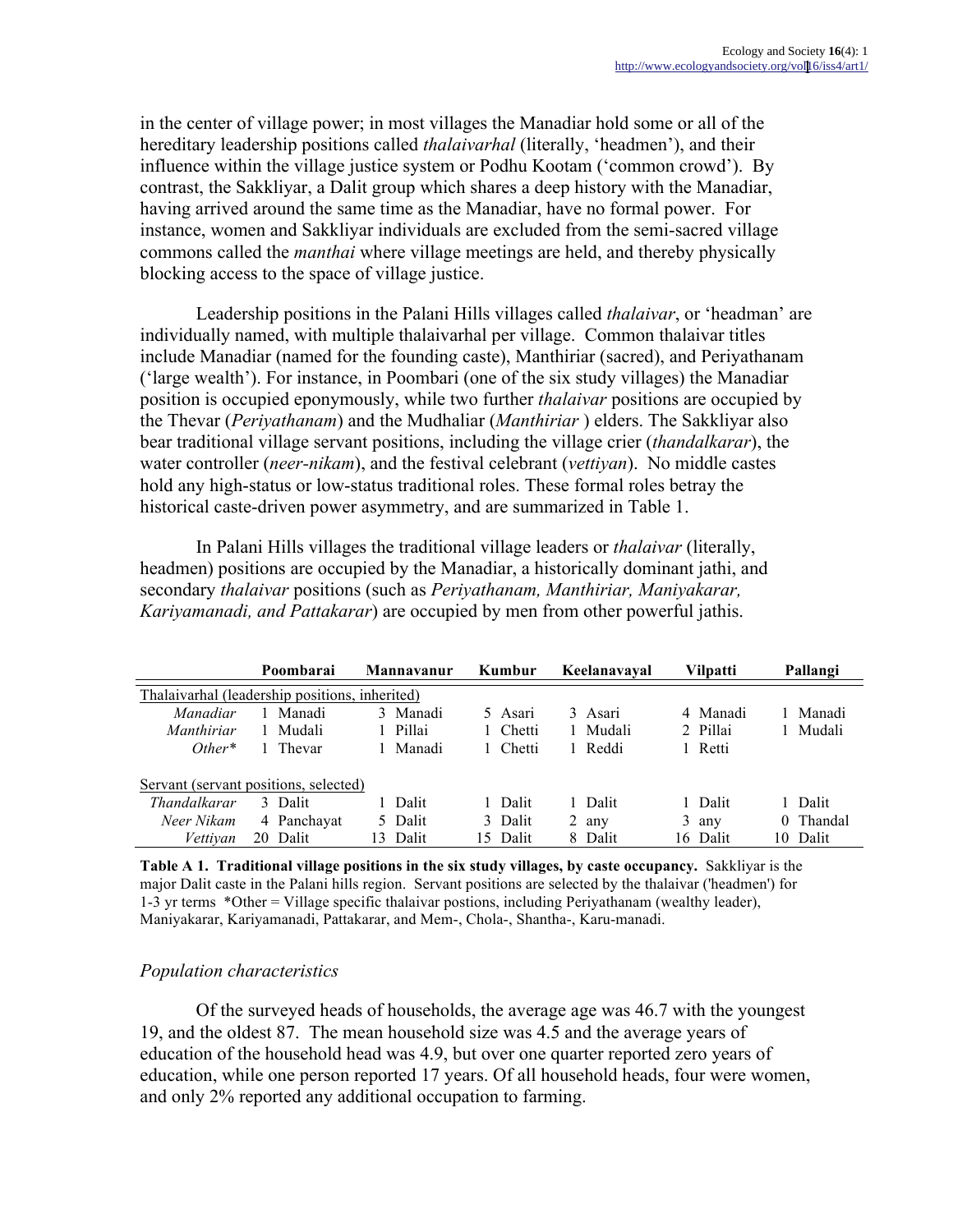The cost and availability of transport makes these villages very isolated. As a result many factors decline with the distance from Kodaikanal, including the mean years of household education. Mean household education starts from 6.7 yrs on average in Vilpatti, and declines by approximately one month per kilometer over the 44 miles to Keelanavayal, where the mean is 3 yrs lower on average (single correlation,  $R^2 = 0.16$ ). Similarly, yearly exposures to external culture (see Table 3 for variable description) shows a similar pattern starting from ~1500 yearly exposures in Vilpatti and Pallangi and effectively dropping nearly 16 exposures per mile to reach a yearly 803 exposures in Keelanavayal. Such a difference in exposure likely has a strong influence on the social norms of the people living in these villages. Agricultural income also declines with distance from Kodaikanal, dropping 66 Rs. from Vilpatti to Keelanavayal, a 30% reduction in daily pay.

In this region, aside from plowing with oxen, the agricultural enterprise is exclusively manual. Out of necessity, this splits individuals on any given day into the land owners and workers, or 'coolies'. All individuals work on their own fields, if they own any, and 76% work on others fields as well. 94% of Dalits work as coolies, in comparison to 77% of Manadiar. On the hiring side, only 51% of Dalits hire others to work on their fields, while 92% of Manadair hire our their work. As a result, Dalits on average earn 7,660 Rs per year from coolie labor, while Manadiar average only 4,900 Rs. On average, dalits hire 194 worker-days of labor per year, while Manadiars hire 480 worker-days, well over double the Dalit figure. These caste-correlated inequalities are also born out in land ownership and wealth.

Villagers owned an average of 2.3 acres, with 1.31 acres of irrigated land. Mean Dalit land holding was 0.46 acres, while Manadiars owned 4.45 acres on average. Of the 45 households owning no land, 58% were Dalit. Of the 14 individuals owning five 5 or more acres all are middle and high castes. A comprehensive wealth estimation was calculated based upon items such as house, land, livestock and vehicle ownership (see table 3). Mean wealth was 398,790 Rs. for Dalits and 1,270,730 Rs. for Manadiar.

Each farmer was asked to rank the importance of six factors in determining their social identity. These factors were family, caste, religion, political parties, hometown, and occupation. There was a very clear trend in preferences within the entire sample. Out of a total of 6 points, family averaged 5.9, followed by occupation (5.0). The remaining categories had overlapping confidence regions but were as follows hometown (3.5), caste (2.6), religion (2.4), political (2.1). The clear, sample wide preference for family and occupation is relevant to the current study because caste was not even close to being a highly ranked component of reported social identity factors.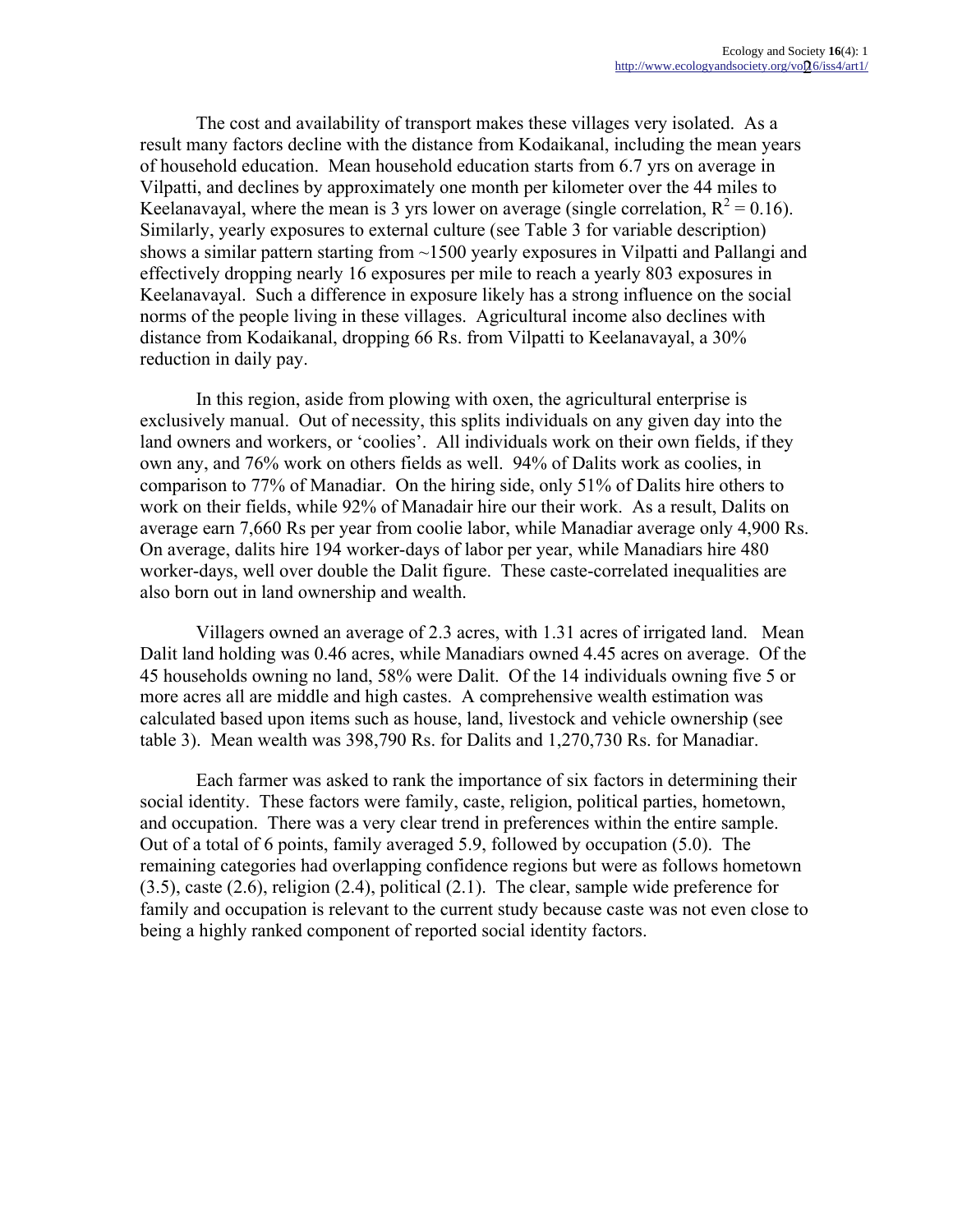|              |            |            |        | 10+ house   |    | average caste-wise |
|--------------|------------|------------|--------|-------------|----|--------------------|
| Village      | population | households | castes | hold castes | n  | household sample   |
| Mannavanur   | 5029       | 762        |        | 4           | 43 | 33%                |
| Poombarai    | 4456       | 1262       | 11     | 8           | 69 | 14%                |
| Vilpatti     | 2032       | 508        | 10     | 6           | 58 | 13%                |
| Kumbur       | 1051       | 208        |        |             | 33 | 18%                |
| Keelanavayal | 700        | 104        | 8      |             | 30 | 44%                |
| Pallangi     | 700        | 133        |        |             | 26 | 33%                |

**Table A 2. Sampling strategy.**

|          | Keelanavaval | Kumbur | Mannavanur | Pallangi | Poombarai | Vilpatti | Sample |
|----------|--------------|--------|------------|----------|-----------|----------|--------|
| workdays | 4.10         | 1.39   | 5.88       | 1.58     | 2.49      | 2.86     | 2.68   |
|          | (11.66)      | (2.22) | (8.33)     | (1.30)   | (1.59)    | (1.78)   | (2.86) |
| adeguacy | 2.23         | 1.06   | 2.16       | 1.92     | 2.11      | 2.00     | 1.97   |
|          | (1.61)       | (1.03) | (1.38)     | (1.72)   | (1.52)    | (1.51)   | (1.50) |
| fairness | 3.40         | 2.35   | 3.60       | 0.65     | 2.56      | 2.69     | 2.64   |
|          | (1.75)       | (2.22) | (1.76)     | (1.50)   | (2.17)    | (1.98)   | (2.10) |

**Table A 3. Response variable summary statistics.**

|                 | Workdays | Adequacy |
|-----------------|----------|----------|
| Workdays        |          |          |
| Adeguacy        | 0.02     |          |
| <b>Fairness</b> | N. 17    | በ.25     |

**Table A 4. Response variable correlations calculated using restricted maximum likelihood.**

|              | Population<br>(households) | Distance<br>'km) | Castes<br>′>10 hh) | Wealth<br>Gini |
|--------------|----------------------------|------------------|--------------------|----------------|
| Keelanavayal | 104                        | 44               |                    | 0.39           |
| Kumbur       | 208                        | 39               |                    | 0.46           |
| Mannavanur   | 762                        | 36               | 4                  | 0.45           |
| Pallangi     | 133                        | 10               |                    | 0.66           |
| Poombarai    | 1262                       | 18               | 8                  | 0.49           |
| Vilpatti     | 508                        |                  |                    | 0.43           |

**Table A 5. Village-level predictor and control variables.**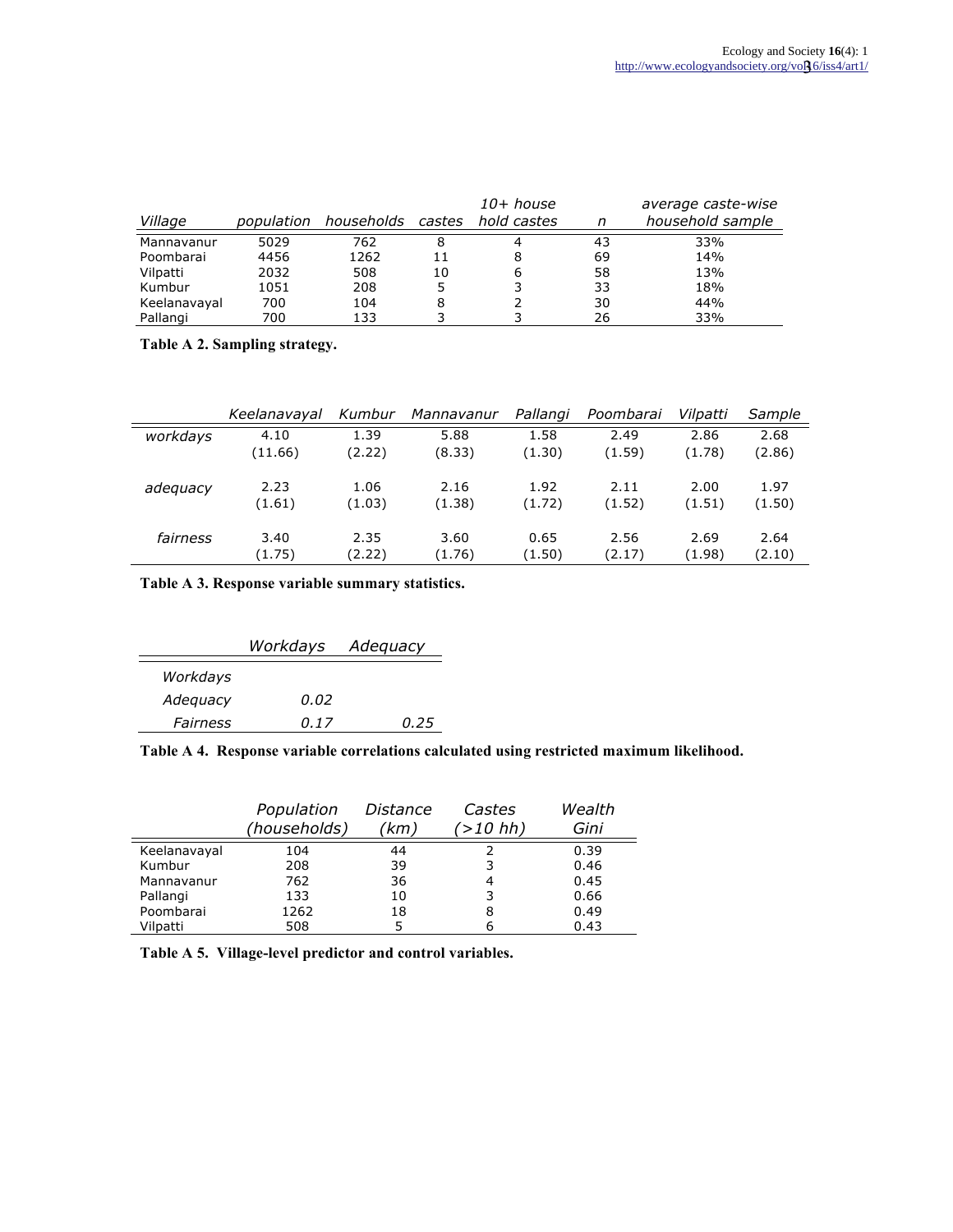|                     | Wealth<br>Gini | Distance | Population | Castes<br>>10 | Castes All |
|---------------------|----------------|----------|------------|---------------|------------|
| Wealth Gini         |                |          |            |               |            |
| <b>Distance</b>     | $-0.35$        |          |            |               |            |
| Population          | 0.01           | $-0.24$  |            |               |            |
| Castes $>10$        | 0.02           | $-0.60$  | 0.89       |               |            |
| Castes All          | $-0.52$        | $-0.30$  | 0.75       | 0.81          |            |
| <b>Diversity H'</b> | $-0.49$        | $-0.45$  | 0.68       | 0.82          | 0.90       |

**Table A 6. Village-level predictor variable correlations.** Population and caste numbers are highly correlated. This is an inescapable feature of population structure in the study region. Larger villages are not necessarily more diverse, but more diverse villages are always larger. Diversity H' represents the Shannon index calculated for caste diversity, included here for reference.

|                | Workdays    | Adeguacy | Fairness |
|----------------|-------------|----------|----------|
| Family         | neg. binom. | binomial | binomial |
| coefficient    | -1.53       | 0.10     | 0.22     |
| p value        | 0.01        | 0.09     | 0.01     |
| Adjusted $R^2$ | 0.02        | 0.01     | 0.03     |

**Table A 7. Population-adjusted response correlations.** Single linear regressions of each populationadjusted response variable against the population-adjusted caste diversity variable produce a simple measure of the population-adjusted effect of caste diversity on each response variable. The presence of additional caste information is evident in each case. *Italics* indicate that the direction of the diversity effect agrees with the corresponding multiple regression in the text. Boldface indicates which multiple regression found caste diversity to be a significant effect.